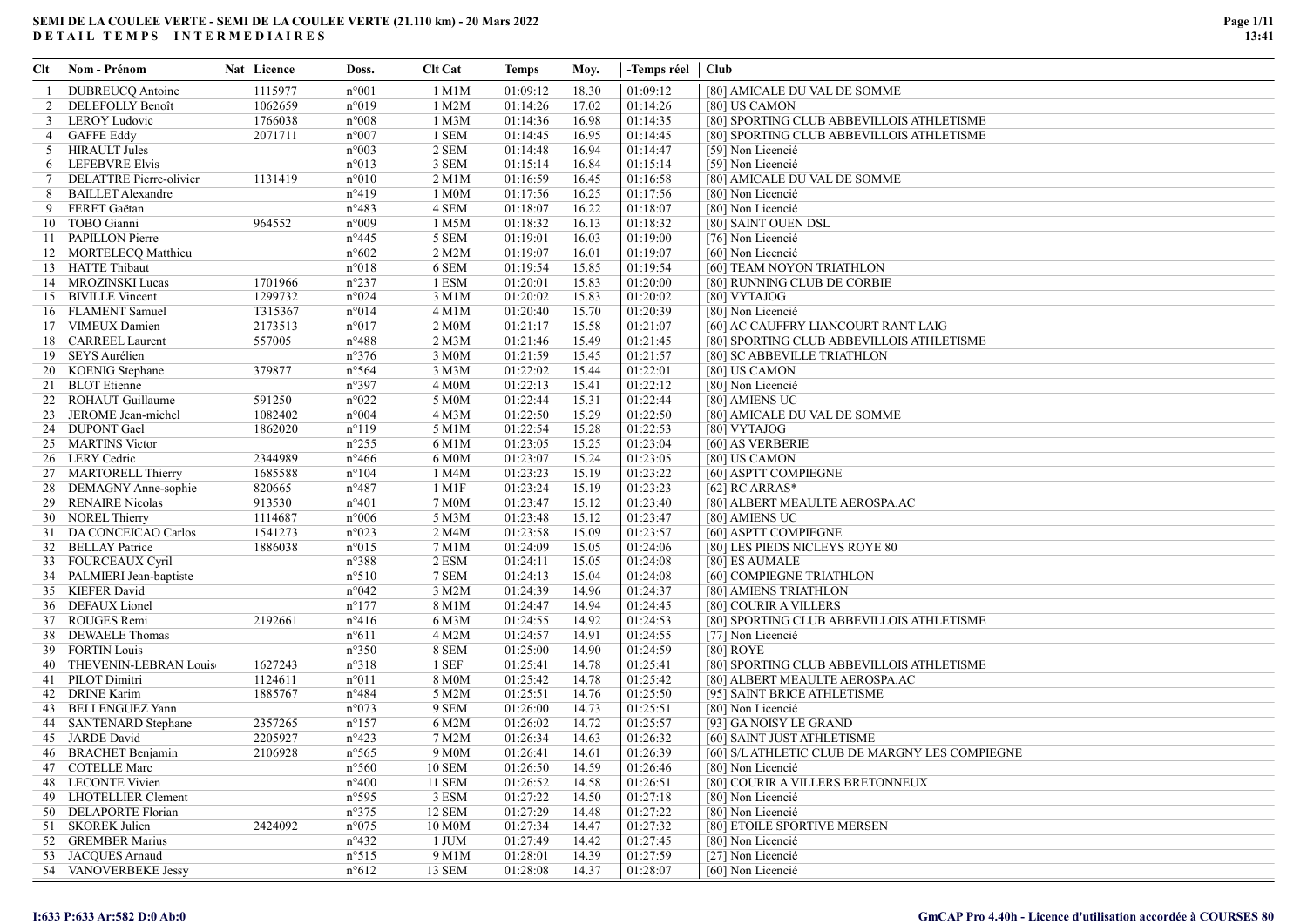| Clt | Nom - Prénom             | Nat Licence | Doss.          | <b>Clt Cat</b>      | Temps    | Moy.  | -Temps réel   Club |                                               |
|-----|--------------------------|-------------|----------------|---------------------|----------|-------|--------------------|-----------------------------------------------|
| 55  | LEMAIRE Frédéric         |             | n°398          | 10 M1M              | 01:28:11 | 14.36 | 01:28:06           | [80] LES FOULEES DOULLENNAISES                |
|     | 56 CALMARD Thierry       |             | n°300          | 3 M4M               | 01:28:11 | 14.36 | 01:28:09           | [80] Non Licencié                             |
|     | 57 PILLON Nicolas        |             | n°586          | 11 M1M              | 01:28:16 | 14.35 | 01:28:16           | [80] Non Licencié                             |
|     | 58 TELATYNSKI Matthieu   |             | n°071          | 12 M1M              | 01:28:18 | 14.35 | 01:28:13           | [80] Non Licencié                             |
|     | 59 SAUVE Anthony         |             | n°269          | 11 M0M              | 01:28:22 | 14.33 | 01:28:20           | [80] Non Licencié                             |
|     | 60 LAUGIE Nicolas        |             | n°596          | 14 SEM              | 01:28:29 | 14.32 | 01:28:20           | [60] Non Licencié                             |
|     | 61 BOCHE Thomas          | 2338947     | n°603          | 8 M2M               | 01:28:29 | 14.31 | 01:28:28           | [80] US CAMON                                 |
|     | 62 CHMIL Julien          |             | $n^{\circ}420$ | <b>15 SEM</b>       | 01:28:32 | 14.31 | 01:28:28           | [60] Non Licencié                             |
| 63  | SAVREUX Aymeric          | 2077430     | n°380          | 13 M1M              | 01:28:40 | 14.29 | 01:28:37           | [80] ASSOCIATION SPORTIVE D ESTREES LES CRECY |
|     | 64 LENGLET Gratien       |             | n°280          | 16 SEM              | 01:28:50 | 14.26 | 01:28:45           | [80] Non Licencié                             |
|     | 65 RANDON Rudy           |             | $n^{\circ}298$ | 14 M1M              | 01:28:56 | 14.24 | 01:28:52           | [80] Non Licencié                             |
|     | 66 JONATHAN Julien       |             | $n^{\circ}552$ | <b>17 SEM</b>       | 01:29:03 | 14.22 | 01:29:00           | [80] Non Licencié                             |
|     | 67 POTREL Séverine       | 809311      | n°028          | 1 M2F               | 01:29:05 | 14.22 | 01:29:04           | [62] RC ARRAS*                                |
|     | 68 FORESTIER Yannick     |             | n°566          | 9 M2M               | 01:29:20 | 14.18 | 01:29:14           | [80] Non Licencié                             |
|     | 69 ROUSSEL Gregory       | 2038546     | $n^{\circ}170$ | 15 M1M              | 01:29:28 | 14.16 | 01:29:28           | [80] ALBERT MEAULTE AEROSPA.AC                |
|     | 70 BARDET Jonathan       | 2039793     | n°541          | 12 M0M              | 01:29:28 | 14.16 | 01:29:27           | [80] ESPRIT RUN                               |
|     | 71 MORELLE Ludo          | A96664      | $n^{\circ}526$ | 10 M2M              | 01:29:29 | 14.16 | 01:29:26           | [80] POIX TRIATHLON                           |
|     | 72 PICQUE Michael        | 2065395     | n°459          | 16 M1M              | 01:29:36 | 14.14 | 01:29:29           | [80] ALBERT MEAULTE AEROSPA.AC                |
|     | 73 COQUET Jonathan       | 1678420     | $n^{\circ}163$ | 17 M1M              | 01:29:41 | 14.12 | 01:29:37           | [80] DREAMRUN                                 |
|     | 74 COUTAREL Clement      |             | $n^{\circ}225$ | 13 M0M              | 01:30:00 | 14.08 | 01:29:55           | [80] Non Licencié                             |
|     | 75 COCATRIX Laurent      | 1392922     | $n^{\circ}351$ | 4 M4M               | 01:30:41 | 13.97 | 01:30:39           | [80] AMICALE DU VAL DE SOMME                  |
|     | 76 LEFEBVRE Antoine      | 1485872     | n°498          | 18 M1M              | 01:30:48 | 13.95 | 01:30:43           | [60] AC CLERMONT SUR OISE                     |
|     | 77 MEQUINION Stéphane    | 1223624     | $n^{\circ}174$ | 7 M3M               | 01:30:49 | 13.95 | 01:30:45           | [80] DRUCAT TOUTES JAMBES                     |
|     | 78 VERDIER Eric          | 484931      | $n^{\circ}404$ | 5 M4M               | 01:31:00 | 13.92 | 01:30:59           | [94] ASPHALTE 94                              |
|     | 79 CEBULSKI Laurent      |             | n°394          | 11 M2M              | 01:31:05 | 13.91 | 01:31:02           | [80] Non Licencié                             |
|     | 80 TISON Cedric          | 2017852     | $n^{\circ}214$ | 14 M0M              | 01:31:15 | 13.88 | 01:31:09           | [80] DREAMRUN                                 |
|     | 81 BADER Frédéric        | 1681462     | n°081          | 8 M3M               | 01:31:19 | 13.87 | 01:31:10           | [60] ASPTT COMPIEGNE                          |
| 82  | <b>BRISVILLE Antoine</b> | 2189381     | n°333          | 15 M0M              | 01:31:21 | 13.87 | 01:31:15           | [60] CC THELLE                                |
|     | 83 COSSART Nicolas       |             | $n^{\circ}465$ | 18 SEM              | 01:31:26 | 13.85 | 01:31:19           | [80] Non Licencié                             |
|     | 84 HART Christophe       | 1756075     | n°094          | 9 M3M               | 01:31:27 | 13.85 | 01:31:23           | [80] AMICALE DU VAL DE SOMME                  |
|     | 85 MESNIL Guillaume      |             | n°205          | 16 M0M              | 01:31:28 | 13.85 | 01:31:21           | [80] Non Licencié                             |
|     | 86 DORMEVAL Cyprien      |             | $n^{\circ}126$ | 19 SEM              | 01:31:29 | 13.85 | 01:31:00           | [94] Non Licencié                             |
| 87  | <b>FREY Thibault</b>     |             | $n^{\circ}441$ | 17 M0M              | 01:31:35 | 13.83 | 01:31:30           | [80] Non Licencié                             |
|     | 88 GAMARD Christophe     | 1987090     | $n^{\circ}261$ | 6 M4M               | 01:31:44 | 13.81 | 01:31:42           | [80] AMICALE DU VAL DE SOMME                  |
|     | 89 GIEL Alexandre        | 2420299     | n°299          | <b>20 SEM</b>       | 01:31:49 | 13.80 | 01:31:46           | [80] RUNNING CLUB DE CORBIE                   |
|     | 90 CAUMARTIN Christophe  | 2071189     | n°349          | 10 M3M              | 01:32:12 | 13.74 | 01:32:12           | [80] AMICALE DU VAL DE SOMME                  |
|     | 91 DE MARTELAERE Valéry  |             | n°327          | 12 M2M              | 01:32:25 | 13.71 | 01:32:19           | [80] Non Licencié                             |
|     | 92 FOSSE Arnaud          |             | n°245          | 21 SEM              | 01:32:27 | 13.70 | 01:32:20           | [80] Non Licencié                             |
|     | 93 DELAPLACE Pascal      |             | $n^{\circ}617$ | 7 M4M               | 01:32:40 | 13.67 | 01:32:36           | [80] COURIR A AUMALE                          |
|     | 94 PICHON Maxime         | 1862866     | n°587          | 18 M0M              | 01:32:44 | 13.66 | 01:32:38           | [80] US CAMON                                 |
|     | 95 LEULLIER Sébastien    |             | n°579          | 19 M1M              | 01:33:05 | 13.61 | 01:32:58           | [80] Non Licencié                             |
|     | 96 CHARTON Antoine       |             | $n^{\circ}219$ | 11 M3M              | 01:33:07 | 13.60 | 01:33:00           | [80] CERCLE OLYMPIQUE SAMARIEN                |
|     | 97 LECOMTE Joël          | 1963981     | $n^{\circ}085$ | 1 M6M               | 01:33:09 | 13.60 | 01:33:05           | [80] COURIR A ABBEVILLE                       |
|     | 98 GUEFVENEU Yannick     | 575653      | n°497          | 13 M2M              | 01:33:10 | 13.60 | 01:33:07           | [60] AC CLERMONT SUR OISE                     |
|     | 99 GHERGORI Sylvain      | 2262973     | n°052          | 12 M3M              | 01:33:10 | 13.60 | 01:33:04           | [80] US CAMON                                 |
|     | 100 LECOCQ Sébastien     |             | n°274          | 14 M2M              | 01:33:15 | 13.59 | 01:33:08           | [80] Non Licencié                             |
|     | 101 VASSEUR Mathieu      |             | $n^{\circ}301$ | 19 M0M              | 01:33:15 | 13.58 | 01:33:12           | [80] Non Licencié                             |
|     | 102 DEVAUCHELLE Joel     |             | $n^{\circ}253$ | 8 M4M               | 01:33:16 | 13.58 | 01:33:11           | [80] Non Licencié                             |
|     | 103 THOREL Julien        | 2156678     | $n^{\circ}164$ | 20 M <sub>0</sub> M | 01:33:19 | 13.58 | 01:33:12           | [80] US CAMON                                 |
|     | 104 BEAUJOUAN Mathieu    | 1941464     | $n^{\circ}241$ | 20 M1M              | 01:33:25 | 13.56 | 01:33:25           | [80] RUNNING CLUB DE CORBIE                   |
|     | 105 DHERMY Jérémy        |             | $n^{\circ}451$ | 21 M <sub>0</sub> M | 01:33:30 | 13.55 | 01:33:21           | [60] Non Licencié                             |
|     | 106 CAUET Claude         |             | n°334          | 2 M5M               | 01:33:46 | 13.51 | 01:33:43           | [80] DTC ALBERT TRIATHLON                     |
|     | 107 TALEC Julien         |             | n°389          | 15 M2M              | 01:34:01 | 13.47 | 01:33:59           | [80] Non Licencié                             |
|     | 108 BRAYE Geoffrey       | 1965203     | $n^{\circ}421$ | 16 M2M              | 01:34:04 | 13.47 | 01:33:56           | [80] ALBERT MEAULTE AEROSPA.AC                |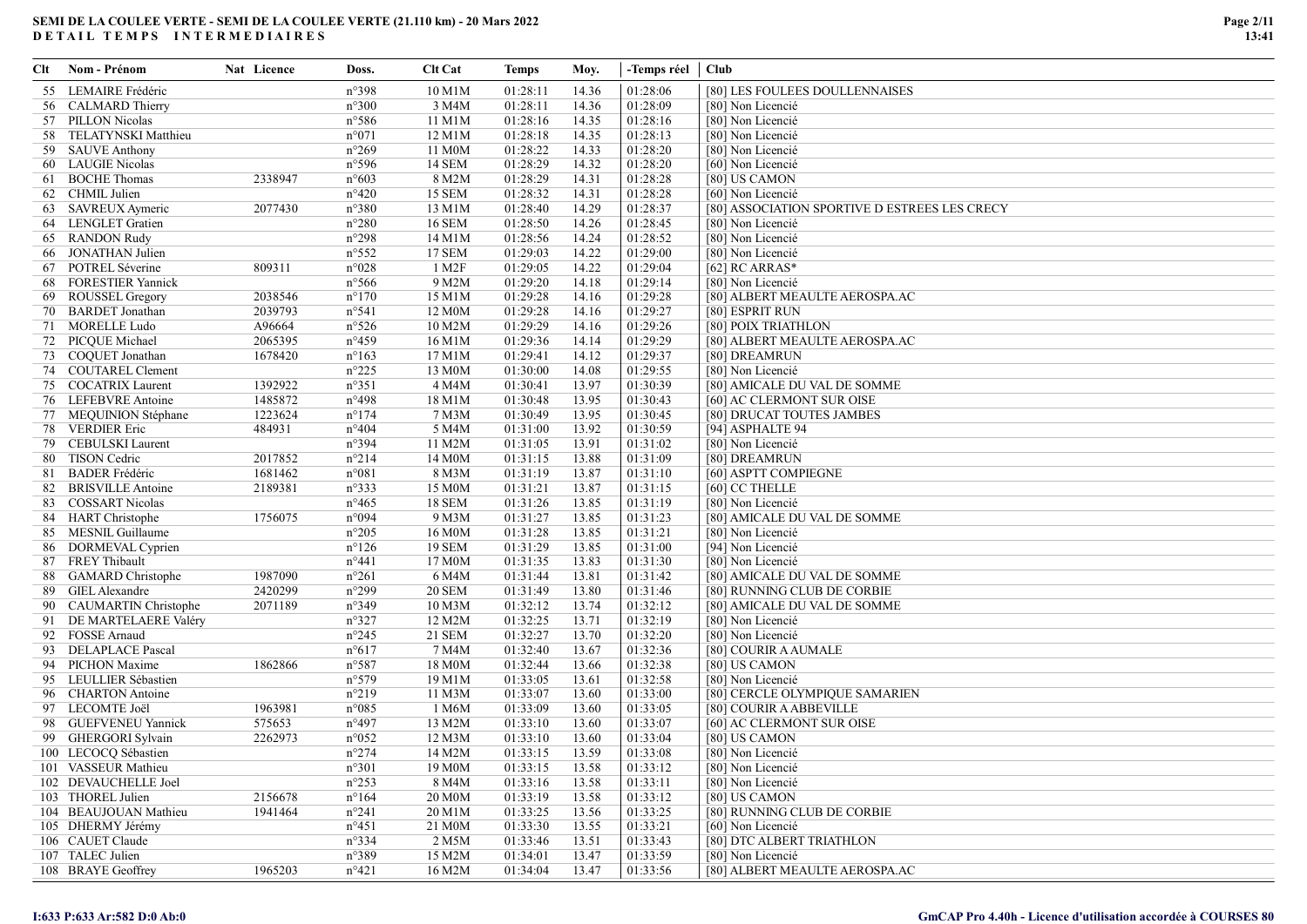| Clt | Nom - Prénom               | Nat Licence | Doss.          | <b>Clt Cat</b>       | <b>Temps</b> | Moy.  | -Temps réel   Club |                                     |
|-----|----------------------------|-------------|----------------|----------------------|--------------|-------|--------------------|-------------------------------------|
|     | 109 FOSSIER Stephane       | 143607      | n°492          | 13 M3M               | 01:34:11     | 13.45 | 01:34:09           | [80] US CAMON                       |
|     | 110 MICEK Mickael          |             | $n^{\circ}152$ | 21 M1M               | 01:34:14     | 13.44 | 01:34:06           | [80] CONTY RUNNING ATHLETIQUE CLUB  |
|     | 111 HUET-RODRIGUEZ Nathali | 1646360     | n°343          | 1 M3F                | 01:34:23     | 13.42 | 01:34:19           | [80] US CAMON                       |
|     | 112 TOUZARD Bruno          |             | $n^{\circ}061$ | 9 M4M                | 01:34:24     | 13.42 | 01:34:22           | [80] Non Licencié                   |
|     | 113 LANVIN Jean-louis      |             | $n^{\circ}054$ | 10 M4M               | 01:34:26     | 13.41 | 01:34:18           | [80] Non Licencié                   |
|     | 114 GHEZZOU Christian      | 1971531     | $n^{\circ}495$ | 14 M3M               | 01:34:38     | 13.39 | 01:34:32           | [80] VYTAJOG                        |
|     | 115 EUGER Teddy            |             | n°082          | 22 M <sub>0</sub> M  | 01:34:46     | 13.37 | 01:34:39           | [80] Non Licencié                   |
|     | 116 DELFORT Joanne         | 1574762     | n°099          | $2$ M <sub>1</sub> F | 01:34:54     | 13.35 | 01:34:46           | [60] ASPTT COMPIEGNE                |
|     | 117 LIPPENS Ludovic        |             | n°313          | 17 M2M               | 01:34:56     | 13.34 | 01:34:50           | [80] Non Licencié                   |
|     | 118 COUSSY Stephane        |             | $n^{\circ}120$ | 15 M3M               | 01:34:59     | 13.34 | 01:34:55           | [80] Non Licencié                   |
|     | 119 FONMARTY Thomas        |             | $n^{\circ}520$ | 22 M1M               | 01:35:10     | 13.31 | 01:34:50           | [80] Non Licencié                   |
|     | 120 AMBEL Sébastien        |             | $n^{\circ}613$ | 23 M1M               | 01:35:13     | 13.30 | 01:35:05           | [80] Non Licencié                   |
|     | 121 MOREZ Gaëtan           |             | $n^{\circ}314$ | <b>22 SEM</b>        | 01:35:13     | 13.30 | 01:35:06           | [80] Non Licencié                   |
|     | 122 GIRARD Laurent         | 2185557     | $n^{\circ}471$ | 16 M3M               | 01:35:14     | 13.30 | 01:35:08           | [80] VYTAJOG                        |
|     | 123 COSSIN Cedric          |             | $n^{\circ}618$ | 18 M2M               | 01:35:15     | 13.30 | 01:35:11           | [80] SMAC TRIATHLON                 |
|     | 124 MACEDO Nicolas         | 2175671     | $n^{\circ}149$ | 24 M1M               | 01:35:17     | 13.30 | 01:35:09           | [80] ALBERT MEAULTE AEROSPA.AC      |
|     | 125 FOURCROY Laurent       | 1845042     | $n^{\circ}335$ | 19 M2M               | 01:35:23     | 13.28 | 01:35:15           | [80] PERONNE ATHLETISME CLUB        |
|     | 126 KCHOUK Adel            | 2240550     | n°593          | 20 M2M               | 01:35:27     | 13.27 | 01:35:22           | [60] AC CAUFFRY LIANCOURT RANT LAIG |
|     | 127 LEBESGUE Bruno         | 1062670     | $n^{\circ}296$ | 3 M5M                | 01:35:35     | 13.25 | 01:35:33           | [80] US CAMON                       |
|     | 128 BENONY Maxime          |             | $n^{\circ}227$ | 23 SEM               | 01:35:36     | 13.25 | 01:35:29           | [80] Non Licencié                   |
|     | 129 LECLERC Christophe     | 1964697     | $n^{\circ}436$ | 17 M3M               | 01:35:37     | 13.25 | 01:35:33           | [80] AMICALE DU VAL DE SOMME        |
|     | 130 BAZIN Ludovic          |             | n°091          | 25 M1M               | 01:35:41     | 13.24 | 01:35:33           | [80] Non Licencié                   |
|     | 131 MERIAUX Baptiste       | 06095919820 | $n^{\circ}585$ | 23 M0M               | 01:35:47     | 13.23 | 01:35:44           | [60] ACP BRETEUIL                   |
|     | 132 JABIN Pascal           | 2078060     | $n^{\circ}501$ | 4 M5M                | 01:35:57     | 13.20 | 01:35:54           | [60] AC CLERMONT SUR OISE           |
|     | 133 DEVIS Xavier           |             | n°588          | 18 M3M               | 01:36:12     | 13.17 | 01:36:04           | [80] Non Licencié                   |
|     | 134 CREVET Sylvain         |             | n°338          | 21 M2M               | 01:36:12     | 13.17 | 01:36:12           | [76] Non Licencié                   |
|     | 135 DEGARDIN Stephane      |             | $n^{\circ}192$ | 22 M2M               | 01:36:14     | 13.16 | 01:36:07           | [80] Non Licencié                   |
|     | 136 RUTTEN Eric            | 1738246     | n°390          | 11 M4M               | 01:36:24     | 13.14 | 01:36:14           | [80] AMICALE DU VAL DE SOMME        |
|     | 137 LELEU Samuel           |             | $n^{\circ}166$ | 23 M2M               | 01:36:28     | 13.13 | 01:36:20           | $[80]$ CRACS                        |
|     | 138 LHERBIER Nicolas       | 2057461     | $n^{\circ}196$ | 24 M2M               | 01:36:31     | 13.12 | 01:36:04           | [80] AMICALE DU VAL DE SOMME        |
|     | 139 DESREUMAUX Pierre-emm  | 2268749     | $n^{\circ}431$ | 24 M <sub>0</sub> M  | 01:36:32     | 13.12 | 01:36:10           | [60] COURSE A PIED BEAUVAIS OISE    |
|     | 140 MORDACQUE Grégory      |             | $n^{\circ}446$ | 25 M2M               | 01:36:40     | 13.10 | 01:36:32           | [80] Non Licencié                   |
|     | 141 CARREZ Sébastien       |             | $n^{\circ}590$ | 26 M2M               | 01:36:43     | 13.10 | 01:36:38           | [80] Non Licencié                   |
|     | 142 SOMAZZI Laurent        |             | n°614          | 27 M2M               | 01:36:46     | 13.09 | 01:36:36           | [80] Non Licencié                   |
|     | 143 DUCHAUSSOY Nicolas     | 2212642     | $n^{\circ}074$ | 28 M2M               | 01:36:49     | 13.08 | 01:36:43           | [80] SPORT NATURE DOMARTOIS         |
|     | 144 CROIZILLE Jérôme       | 1392392     | $n^{\circ}230$ | 29 M2M               | 01:37:00     | 13.06 | 01:36:53           | [80] PERONNE ATHLETISME CLUB        |
|     | 145 DUHAMEL Denis          |             | $n^{\circ}129$ | 30 M2M               | 01:37:01     | 13.06 | 01:36:53           | [80] Non Licencié                   |
|     | 146 MESSIO Melanie         | 1602943     | n°021          | 2 SEF                | 01:37:02     | 13.06 | 01:37:01           | [80] AMIENS UC                      |
|     | 147 LEBLOND Rodolphe       |             | $n^{\circ}148$ | 31 M2M               | 01:37:14     | 13.03 | 01:37:06           | [80] HAILLES SOLIDAIRE              |
|     | 148 FLAMANT Christophe     |             | $n^{\circ}224$ | 32 M2M               | 01:37:14     | 13.03 | 01:37:06           | [80] Non Licencié                   |
|     | 149 MENET Eric             |             | n°503          | 19 M3M               | 01:37:23     | 13.01 | 01:37:14           | [80] Non Licencié                   |
|     | 150 BEYLIER Pascal         | 422607      | $n^{\circ}412$ | 12 M4M               | 01:37:26     | 13.00 | 01:37:21           | [80] AMICALE DU VAL DE SOMME        |
|     | 151 ARSAC Hugo             |             | $n^{\circ}201$ | <b>24 SEM</b>        | 01:37:56     | 12.94 | 01:37:46           | [59] Non Licencié                   |
|     | 152 GUILBERT Michael       |             | $n^{\circ}254$ | 33 M2M               | 01:38:07     | 12.91 | 01:38:00           | [80] COURIR A VILLERS               |
|     | 153 BOQUET Alain           | 2125446     | $n^{\circ}138$ | 13 M4M               | 01:38:07     | 12.91 | 01:38:02           | [80] VYTAJOG                        |
|     | 154 FONTIER Paul           | 2424383     | n°342          | 25 SEM               | 01:38:17     | 12.89 | 01:38:13           | [80] ETOILE SPORTIVE MERSEN         |
|     | 155 OHLMANN Thierry        | 1988869     | $n^{\circ}500$ | 20 M3M               | 01:38:18     | 12.89 | 01:38:11           | [60] AC CLERMONT SUR OISE           |
|     | 156 BAYARD Christophe      |             | n°089          | 34 M2M               | 01:38:24     | 12.87 | 01:38:19           | [80] Non Licencié                   |
|     | 157 BOULOT Maurice         |             | $n^{\circ}507$ | 21 M3M               | 01:38:30     | 12.86 | 01:38:19           | [80] ATCHU AMIENS                   |
|     | 158 DONNY Mickaël          | 2263967     | $n^{\circ}131$ | 26 M1M               | 01:38:31     | 12.86 | 01:38:26           | [60] AC CAUFFRY LIANCOURT RANT LAIG |
|     | 159 WYKURZ Jérôme          |             | $n^{\circ}220$ | 35 M2M               | 01:38:38     | 12.84 | 01:38:38           | [80] Non Licencié                   |
|     | 160 CHARPENTIER Jérôme     | 2073425     | $n^{\circ}244$ | 22 M3M               | 01:38:39     | 12.84 | 01:38:17           | [80] PERONNE ATHLETISME CLUB        |
|     | 161 COUVREUR Frederic      |             | $n^{\circ}481$ | 36 M2M               | 01:38:50     | 12.82 | 01:38:41           | [80] Non Licencié                   |
|     | 162 MOLON Samuel           | 2203979     | $n^{\circ}317$ | 37 M2M               | 01:38:52     | 12.81 | 01:38:42           | [80] PERONNE ATHLETISME CLUB        |
|     |                            |             |                |                      |              |       |                    |                                     |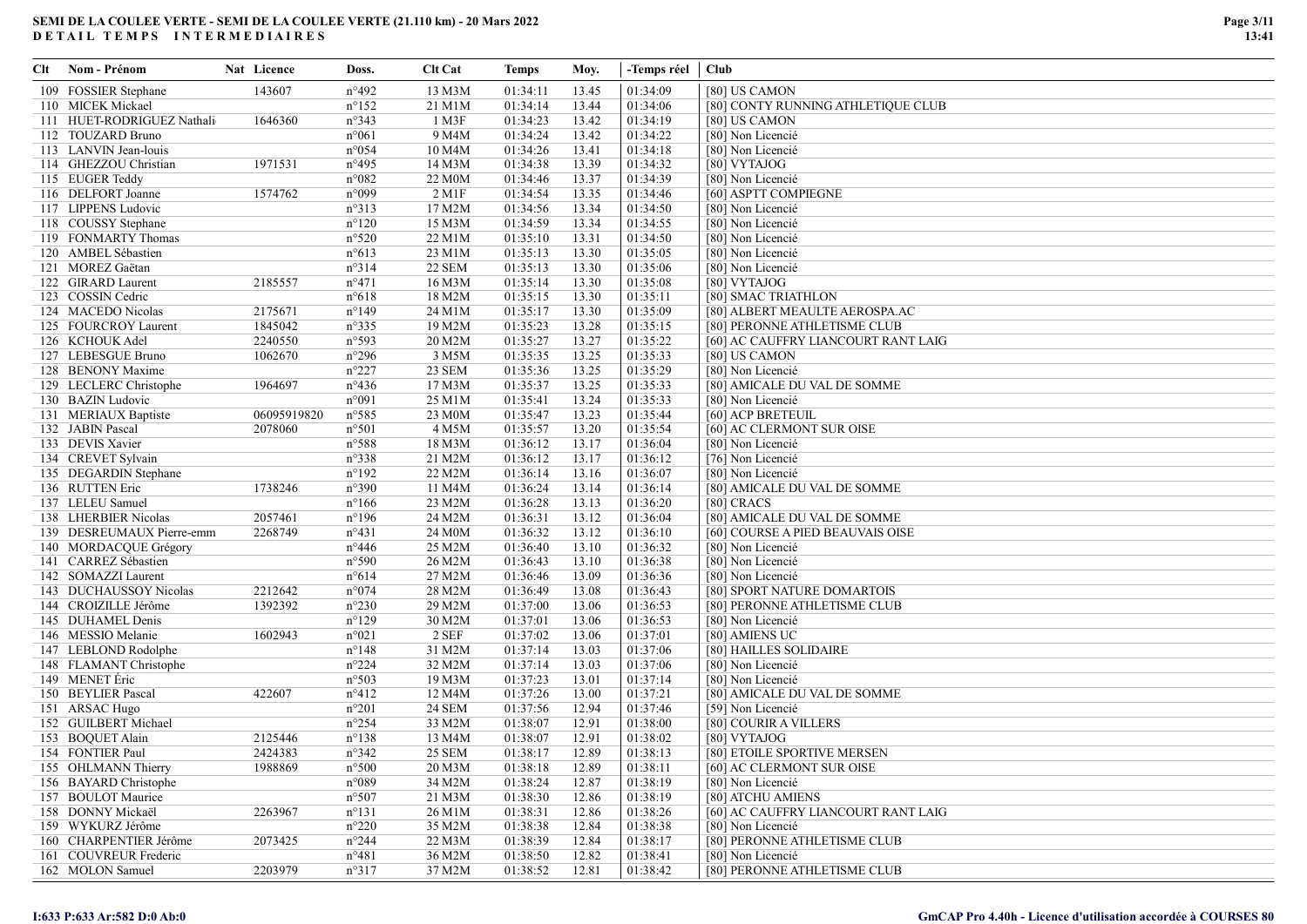| Clt | Nom - Prénom              | Nat Licence | Doss.           | <b>Clt Cat</b>      | Temps    | Moy.  | -Temps réel   Club |                                                                  |
|-----|---------------------------|-------------|-----------------|---------------------|----------|-------|--------------------|------------------------------------------------------------------|
|     | 163 VANTROYS Quentin      |             | n°544           | <b>26 SEM</b>       | 01:38:55 | 12.81 | 01:38:42           | [80] Non Licencié                                                |
|     | 164 LEROY Carine          | 1375811     | $n^{\circ}462$  | 2 M2F               | 01:38:57 | 12.80 | 01:38:47           | [80] AMICALE DU VAL DE SOMME                                     |
|     | 165 DE SMET Matthieu      | 2340541     | n°068           | 25 M <sub>0</sub> M | 01:38:59 | 12.80 | 01:38:50           | [60] ASPTT COMPIEGNE                                             |
|     | 166 BAILLIEUX Kevin       |             | n°363           | <b>27 SEM</b>       | 01:39:04 | 12.79 | 01:39:01           | [59] Non Licencié                                                |
|     | 167 DENIMAL Jean-françois | 1916653     | $n^{\circ}202$  | 38 M2M              | 01:39:05 | 12.78 | 01:38:56           | [80] PERONNE ATHLETISME CLUB                                     |
|     | 168 MONNOT Philippe       | 340948      | n°396           | 2 M6M               | 01:39:09 | 12.78 | 01:39:03           | [80] AMICALE DU VAL DE SOMME                                     |
|     | 169 FRANCOIS Dominique    |             | n°308           | 3 M1F               | 01:39:12 | 12.77 | 01:38:54           | [60] FIT BOXING 60                                               |
|     | 170 WEILL Mathieu         |             | n°493           | 26 M0M              | 01:39:15 | 12.76 | 01:38:55           | [80] Non Licencié                                                |
|     | 171 SPICER Reynald        | 2173870     | $n^{\circ}127$  | 14 M4M              | 01:39:23 | 12.75 | 01:39:20           | [80] US CAMON                                                    |
|     | 172 REGNARD David         | 628919      | n°067           | 39 M2M              | 01:39:29 | 12.73 | 01:39:18           | [80] VYTAJOG                                                     |
|     | 173 TINENCOURT Claire     | 1992914     | $n^{\circ}284$  | $4 \,\mathrm{M1F}$  | 01:39:48 | 12.69 | 01:39:44           | [80] US CAMON                                                    |
|     | 174 VAQUETTE Frederic     | 1581450     | $n^{\circ}344$  | 23 M3M              | 01:39:51 | 12.69 | 01:39:47           | [80] US CAMON                                                    |
|     | 175 BYHET Clément         | 892663      | $n^{\circ}512$  | <b>28 SEM</b>       | 01:39:51 | 12.69 | 01:39:48           | [76] ES AUMALOISE CYCLISME                                       |
|     | 176 CARPENTIER Baptiste   |             | n°320           | 27 M0M              | 01:39:54 | 12.68 | 01:39:46           | [80] Non Licencié                                                |
|     | 177 OGEZ Thierry          |             | $n^{\circ}470$  | 5 M5M               | 01:40:01 | 12.67 | 01:39:51           | [80] TEAM S BIKE AMIENS TRIATHLON                                |
|     | 178 MULLOT Pierre         |             | n°524           | <b>29 SEM</b>       | 01:40:02 | 12.66 | 01:39:57           | [80] Non Licencié                                                |
|     | 179 DELTOUR Johann        | 2254021     | $n^{\circ}045$  | 27 M1M              | 01:40:04 | 12.66 | 01:39:52           | [80] RUNNING UNITHER PHARMACEUTICALS                             |
|     | 180 JEZRAOUI Frédéric     |             | n°574           | <b>30 SEM</b>       | 01:40:14 | 12.64 | 01:39:42           | [80] Non Licencié                                                |
|     | 181 FAGOT Pascal          | 1975708     | n°409           | 15 M4M              | 01:40:17 | 12.63 | 01:40:08           | [80] COURIR A ABBEVILLE                                          |
|     | 182 FONTAINE Cédric       |             | $n^{\circ}111$  | 28 M1M              | 01:40:18 | 12.63 | 01:40:11           | [60] Non Licencié                                                |
|     | 183 CARLE Eric            | 1206224     | $n^{\circ}128$  | 16 M4M              | 01:40:19 | 12.63 | 01:40:12           | [80] VYTAJOG                                                     |
|     | 184 CLIQUET Anthony       | 2252092     | $n^{\circ}182$  | 31 SEM              | 01:40:39 | 12.59 | 01:40:39           | [80] ALBERT MEAULTE AEROSPA.AC                                   |
|     | 185 POUILLARD Maxime      |             | $n^{\circ}$ 563 | 32 SEM              | 01:40:40 | 12.58 | 01:40:37           | [80] Non Licencié                                                |
|     | 186 DEBART Antoine        |             | $n^{\circ}112$  | 29 M1M              | 01:40:42 | 12.58 | 01:40:38           | [80] Non Licencié                                                |
|     | 187 CUVILLIER Clement     |             | n°059           | 28 M0M              | 01:40:42 | 12.58 | 01:40:42           | [80] Non Licencié                                                |
|     | 188 GILLION Rémi          |             | n°562           | 29 M <sub>0</sub> M | 01:40:47 | 12.57 | 01:40:41           | [62] Non Licencié                                                |
|     | 189 RIZZUTO Loretta       | 2424529     | n°016           | 1 M0F               | 01:40:50 | 12.56 | 01:40:50           | [80] AMIENS UC                                                   |
|     | 190 CARRE Frédéric        | 1894641     | n°337           | 24 M3M              | 01:40:50 | 12.56 | 01:40:29           | [80] PERONNE ATHLETISME CLUB                                     |
|     | 191 LEFEBVRE Christophe   | 1180115     | $n^{\circ}236$  | 25 M3M              | 01:40:53 | 12.56 | 01:40:43           | [80] RUNNING CLUB DE CORBIE                                      |
|     | 192 BRUCHET David         | 2232864     | n°386           | 40 M2M              | 01:41:08 | 12.52 | 01:41:06           | [80] SAINT OUEN DSL                                              |
|     | 193 LEMAY Benjamin        |             | n°050           | 30 M1M              | 01:41:23 | 12.49 | 01:41:05           |                                                                  |
|     | 194 BONY Marianne         | 550412      | n°060           |                     | 01:41:31 | 12.48 | 01:41:19           | [80] Non Licencié                                                |
|     | 195 VROMAINE Pierre       |             | n°496           | 5 M1F<br>33 SEM     | 01:41:52 | 12.43 | 01:41:36           | [80] AMIENS UC<br>[80] Non Licencié                              |
|     | 196 FOLIN Laurent         |             | $n^{\circ}266$  | 30 M0M              | 01:41:54 | 12.43 | 01:41:54           | [80] Non Licencié                                                |
|     | 197 LANGLET Ghislain      | 607860      | n°413           | 17 M4M              | 01:42:00 | 12.42 | 01:41:44           |                                                                  |
|     | 198 GIRARD Antoine        |             | n°066           | 34 SEM              | 01:42:10 | 12.40 | 01:42:02           | [60] ASSOCIATION SPORTIVE AGNETZ ATHLETISME<br>[35] Non Licencié |
|     | 199 PASSEPONT Yves        | 979366      | $n^{\circ}440$  | 3 M6M               | 01:42:15 | 12.39 | 01:42:05           | [80] ALBERT MEAULTE AEROSPA.AC                                   |
|     | 200 WARME Mathieu         | 2243345     | $n^{\circ}155$  | 31 M1M              | 01:42:16 | 12.39 | 01:42:06           | [80] DREAMRUN                                                    |
|     | 201 FRABOULET Laurent     |             | $n^{\circ}188$  | 32 M1M              | 01:42:44 | 12.33 | 01:42:31           | [80] Non Licencié                                                |
|     | 202 DUFRENOY Gregory      |             | $n^{\circ}184$  |                     | 01:42:44 |       | 01:42:31           |                                                                  |
|     |                           |             | $n^{\circ}124$  | 31 M0M<br>32 M0M    | 01:42:50 | 12.33 | 01:42:33           | [80] Non Licencié                                                |
|     | 203 MOITREL Benjamin      |             |                 |                     |          | 12.32 |                    | [80] Non Licencié                                                |
|     | 204 LECLERC Anthony       | 2392679     | $n^{\circ}171$  | <b>35 SEM</b>       | 01:43:02 | 12.29 | 01:42:58           | [80] AMICALE DU VAL DE SOMME                                     |
|     | 205 DUPONT Fabiola        | 128599      | n°358           | 3 M2F               | 01:43:10 | 12.28 | 01:43:01           | [80] COURIR A ABBEVILLE                                          |
|     | 206 DUFRENOY Paul         |             | $n^{\circ}467$  | 36 SEM              | 01:43:13 | 12.27 | 01:42:56           | [80] Non Licencié                                                |
|     | 207 LECOMTE Christian     |             | n°494           | 4 M6M               | 01:43:17 | 12.26 | 01:43:03           | [80] Non Licencié                                                |
|     | 208 POITTEVIN Grégory     | 2390574     | $n^{\circ}240$  | 26 M3M              | 01:43:20 | 12.26 | 01:43:01           | [80] RUNNING CLUB DE CORBIE                                      |
|     | 209 BOUDOUMA Mustapha     |             | n°572           | 27 M3M              | 01:43:20 | 12.26 | 01:42:54           | [80] Non Licencié                                                |
|     | 210 DUPONT Alban          |             | $n^{\circ}616$  | 33 M1M              | 01:43:22 | 12.25 | 01:43:04           | [80] Non Licencié                                                |
|     | 211 VERSTRAETE Marianne   |             | $n^{\circ}525$  | 6 M1F               | 01:43:22 | 12.25 | 01:43:22           | [62] Non Licencié                                                |
|     | 212 LEGOUX Mathieu        |             | n°233           | 37 SEM              | 01:43:23 | 12.25 | 01:42:57           | [80] Non Licencié                                                |
|     | 213 LEMAIRE Vivien        |             | $n^{\circ}305$  | <b>38 SEM</b>       | 01:43:27 | 12.24 | 01:42:50           | [80] Non Licencié                                                |
|     | 214 VAN OVERLOOP Anaïs    |             | n°354           | 3 SEF               | 01:43:29 | 12.24 | 01:43:07           | [80] DOGGY RUN AND BIKE                                          |
|     | 215 NDI EDIMA Benjamin    | 2161189     | $n^{\circ}206$  | 33 M0M              | 01:43:30 | 12.24 | 01:43:17           | [60] CC THELLE                                                   |
|     | 216 GOUT Maxence          |             | n°577           | 39 SEM              | 01:43:31 | 12.24 | 01:43:15           | [80] Non Licencié                                                |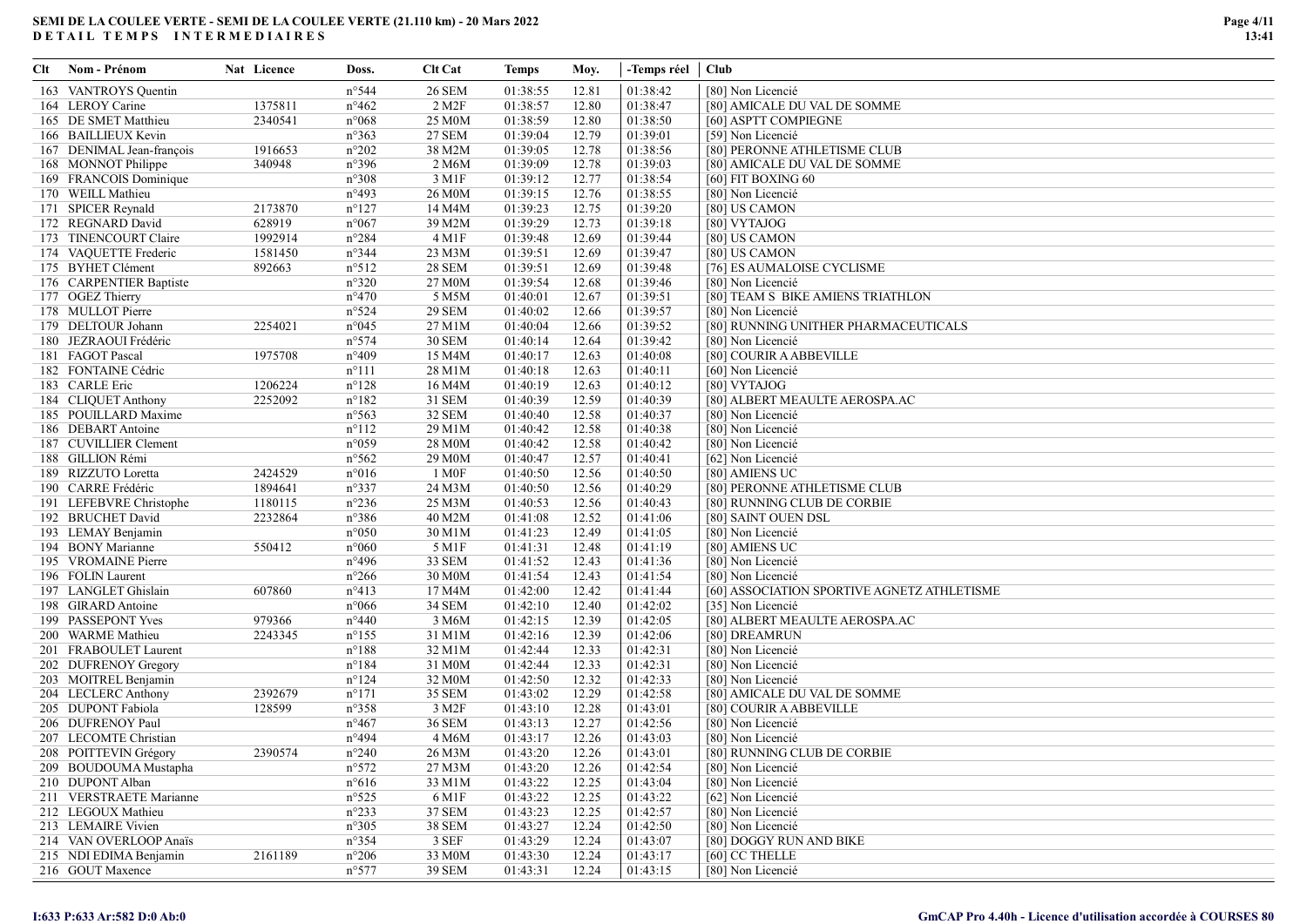| Clt | Nom - Prénom                 | Nat Licence | Doss.           | Clt Cat           | <b>Temps</b> | Moy.  | -Temps réel   Club |                                     |
|-----|------------------------------|-------------|-----------------|-------------------|--------------|-------|--------------------|-------------------------------------|
|     | 217 BRIOIS Andoniaina-mirana | 1954511     | n°379           | 4 M2F             | 01:43:36     | 12.23 | 01:43:33           | [80] SAINT OUEN DSL                 |
|     | 218 SUEUR Helena             | 2175970     | $n^{\circ}447$  | 5 M2F             | 01:43:39     | 12.22 | 01:43:31           | [80] COURIR A ABBEVILLE             |
|     | 219 DURAND Jean-marc         | 2004120     | $n^{\circ}408$  | 28 M3M            | 01:43:42     | 12.21 | 01:43:35           | [80] SPORT NATURE DOMARTOIS         |
|     | 220 LEMAIRE Gregory          | 2144567     | $n^{\circ}200$  | 41 M2M            | 01:43:47     | 12.21 | 01:43:42           | [80] VYTAJOG                        |
|     | 221 LEULIER Nicolas          |             | $n^{\circ}057$  | 42 M2M            | 01:43:51     | 12.20 | 01:43:35           | [80] COURIR A VILLERS               |
|     | 222 CHOVEAUX Frédéric        | 2372218     | $n^{\circ}146$  | <b>40 SEM</b>     | 01:43:54     | 12.19 | 01:43:54           | [80] US CAMON                       |
|     | 223 FATIER Odile             | 1267512     | $n^{\circ}454$  | 2 M3F             | 01:43:59     | 12.18 | 01:43:47           | [80] AMICALE DU VAL DE SOMME        |
|     | 224 BEAUDOIN Mathieu         |             | $n^{\circ}448$  | 34 M0M            | 01:44:02     | 12.18 | 01:43:45           | [80] Non Licencié                   |
|     | 225 DECLERCQ Eric            | 1375526     | $n^{\circ}393$  | 6 M5M             | 01:44:03     | 12.17 | 01:43:53           | [80] VYTAJOG                        |
|     | 226 RENARD Audrey            |             | $n^{\circ}640$  | 4 SEF             | 01:44:05     | 12.17 | 01:43:33           | [80] Non Licencié                   |
|     | 227 BRET Christophe          |             | $n^{\circ}356$  | 29 M3M            | 01:44:05     | 12.17 | 01:43:44           | [80] Non Licencié                   |
|     | 228 FRAILLON Yannick         | 2265750     | $n^{\circ}226$  | 34 M1M            | 01:44:05     | 12.17 | 01:44:05           | [60] US CREPY EN VALOIS             |
|     | 229 DELAMOTTE Marc           | 2067564     | $n^{\circ}161$  | 18 M4M            | 01:44:06     | 12.17 | 01:43:49           | [80] DREAMRUN                       |
|     | 230 PETRAZZO Alban           |             | $n^{\circ}615$  | 41 SEM            | 01:44:06     | 12.17 | 01:43:34           | [80] Non Licencié                   |
|     | 231 CAMERLYNCK Benoit        |             | $n^{\circ}548$  | 35 M1M            | 01:44:08     | 12.16 | 01:43:55           | [80] Non Licencié                   |
|     | 232 PODJUK Jonathan          | T316739     | $n^{\circ}490$  | 42 SEM            | 01:44:11     | 12.16 | 01:43:52           | [62] Non Licencié                   |
|     | 233 DESJARDINS Stéphanie     | 1407440     | $n^{\circ}405$  | 6 M2F             | 01:44:12     | 12.16 | 01:43:58           | [60] SAINT JUST ATHLETISME          |
|     | 234 LANGLET Benjamin         |             | $n^{\circ}355$  | 43 SEM            | 01:44:14     | 12.15 | 01:44:10           | [80] Non Licencié                   |
|     | 235 GORI Alex                | 2235857     | $n^{\circ}276$  | 30 M3M            | 01:44:15     | 12.15 | 01:44:15           | [80] VYTAJOG                        |
|     | 236 NOVARA Oceane            |             | $n^{\circ}359$  | 5 SEF             | 01:44:17     | 12.15 | 01:43:39           | [60] Non Licencié                   |
|     | 237 HAMIEZ Bernard           | 1149978     | $n^{\circ}235$  | 19 M4M            | 01:44:20     | 12.14 | 01:44:08           | [80] RUNNING CLUB DE CORBIE         |
|     | 238 DOUCHET Jérôme           |             | $n^{\circ}435$  | 35 M0M            | 01:44:21     | 12.14 | 01:44:02           | [80] Non Licencié                   |
|     | 239 GALET Laury              | 1875202     | $n^{\circ}169$  | 7 M1F             | 01:44:22     | 12.14 | 01:44:10           | [80] US CAMON                       |
|     | 240 DEMOULIN Thomas          |             | $n^{\circ}504$  | 36 M1M            | 01:44:31     | 12.12 | 01:44:14           | [80] Non Licencié                   |
|     | 241 GOVIN Ludovic            | 2192689     | $n^{\circ}473$  | 43 M2M            | 01:44:31     | 12.12 | 01:44:20           | [80] VYTAJOG                        |
|     | 242 MOUKAWANE Mohamed        | 1541742     | $n^{\circ}130$  | 44 M2M            | 01:44:37     | 12.11 | 01:44:34           | [80] US CAMON                       |
|     | 243 CHOQUET Clement          |             | n°598           | 44 SEM            | 01:44:38     | 12.11 | 01:44:24           | [80] COURIR A VILLERS               |
|     | 244 BEAUDOIN Claude          | 2332033     | $n^{\circ}189$  | 7 M5M             | 01:44:41     | 12.10 | 01:44:24           | [80] ALBERT MEAULTE AEROSPA.AC      |
|     | 245 DUPUICH Jordan           |             | $n^{\circ}069$  | 36 M0M            | 01:44:50     | 12.08 | 01:44:41           | [80] Non Licencié                   |
|     | 246 DUPUICH Cédric           |             | $n^{\circ}209$  | 37 M1M            | 01:44:51     | 12.08 | 01:44:42           | [77] Non Licencié                   |
|     | 247 LEBLANC Mathilde         | 2280594     | $n^{\circ}543$  | 6 SEF             | 01:44:52     | 12.08 | 01:44:39           | [80] ESPRIT RUN                     |
|     | 248 LANOE Vincent            |             | n°542           | 37 M0M            | 01:44:53     | 12.08 | 01:44:40           | [80] Non Licencié                   |
|     | 249 COUTTE Lauriane          |             | n°319           | 8 M1F             | 01:44:57     | 12.07 | 01:44:47           | [80] Non Licencié                   |
|     | 250 DRUEL Christophe         | 2368569     | $n^{\circ}238$  | 31 M3M            | 01:44:59     | 12.07 | 01:44:40           | [80] RUNNING CLUB DE CORBIE         |
|     | 251 DEBRAINE Catherine       |             | $n^{\circ}173$  | 3 M3F             | 01:45:02     | 12.06 | 01:44:41           | [80] Non Licencié                   |
|     | 252 BELLEMERE Thierry        | 1095504     | $n^{\circ}469$  | 20 M4M            | 01:45:18     | 12.03 | 01:45:08           | [80] AMICALE DU VAL DE SOMME        |
|     | 253 MOREL Melanie            | 2353737     | $n^{\circ}629$  | 2 M <sub>OF</sub> | 01:45:25     | 12.02 | 01:45:12           | [80] ALBERT MEAULTE AEROSPA.AC      |
|     | 254 FRANCOIS Cédric          |             | $n^{\circ}365$  | 45 M2M            | 01:45:26     | 12.02 | 01:45:15           | [80] Non Licencié                   |
|     | 255 CHUETTE Michel           | 1420325     | $n^{\circ}199$  | 21 M4M            | 01:45:26     | 12.01 | 01:44:55           | [60] ACA BEAUVAIS                   |
|     | 256 CROIZE Jacques           | 1114122     | $n^{\circ}271$  | 22 M4M            | 01:45:27     | 12.01 | 01:45:16           | [80] US CAMON                       |
|     | 257 TISON Ludovic            | 1187218     | $n^{\circ}578$  | 23 M4M            | 01:45:48     | 11.97 | 01:45:32           | [80] AMICALE DU VAL DE SOMME        |
|     | 258 INNOCENT Marc            | 1603217     | $n^{\circ}475$  | 24 M4M            | 01:45:49     | 11.97 | 01:45:30           | [60] AC CAUFFRY LIANCOURT RANT LAIG |
|     | 259 VARE LEONARD Virginie    | 1779553     | $n^{\circ}312$  | 7 M2F             | 01:45:50     | 11.97 | 01:45:31           | [60] AC CAUFFRY LIANCOURT RANT LAIG |
|     | 260 BRETON Melodie           |             | $n^{\circ}304$  | 7 SEF             | 01:45:55     | 11.96 | 01:45:41           | Non Licencié                        |
|     | 261 CARTON Rudy              |             | $n^{\circ}279$  | 32 M3M            | 01:45:58     | 11.95 | 01:45:40           | [80] Non Licencié                   |
|     | 262 STOCKER Joris            | 2338719     | $n^{\circ}110$  | 38 M1M            | 01:46:05     | 11.94 | 01:45:41           | $\overline{[80]}$ US CAMON          |
|     | 263 BISSIERE Sarah           | 1575525     | $n^{\circ}624$  | 8 M2F             | 01:46:06     | 11.94 | 01:45:54           | [80] AMICALE DU VAL DE SOMME        |
|     | 264 DEFOSSE Laetitia         |             | $n^{\circ}151$  | 9 M1F             | 01:46:09     | 11.93 | 01:45:55           | [80] Non Licencié                   |
|     | 265 VANLAETHEM Corentin      |             | $n^{\circ}450$  | 45 SEM            | 01:46:10     | 11.93 | 01:45:33           | [02] Non Licencié                   |
|     | 266 FOUSSARD Eitienne        |             | $n^{\circ}$ 554 | 39 M1M            | 01:46:15     | 11.92 | 01:46:02           | [80] Non Licencié                   |
|     | 267 DEPUILLE Céline          | 1461132     | $n^{\circ}040$  | 9 M2F             | 01:46:17     | 11.92 | 01:46:14           | [80] VYTAJOG                        |
|     | 268 HUNZIGER Caroline        | 2207055     | $n^{\circ}175$  | 4 M3F             | 01:46:22     | 11.91 | 01:46:07           | [80] DRUCAT TOUTES JAMBES           |
|     | 269 LEFEVRE Matthieu         |             | $n^{\circ}$ 568 | 38 M0M            | 01:46:23     | 11.91 | 01:46:07           | [80] Non Licencié                   |
|     | 270 VASSEUR Karine           | 2341653     | $n^{\circ}228$  | 10 M2F            | 01:46:26     | 11.90 | 01:46:12           | [80] MONTDIDIER ATHLETIX            |
|     |                              |             |                 |                   |              |       |                    |                                     |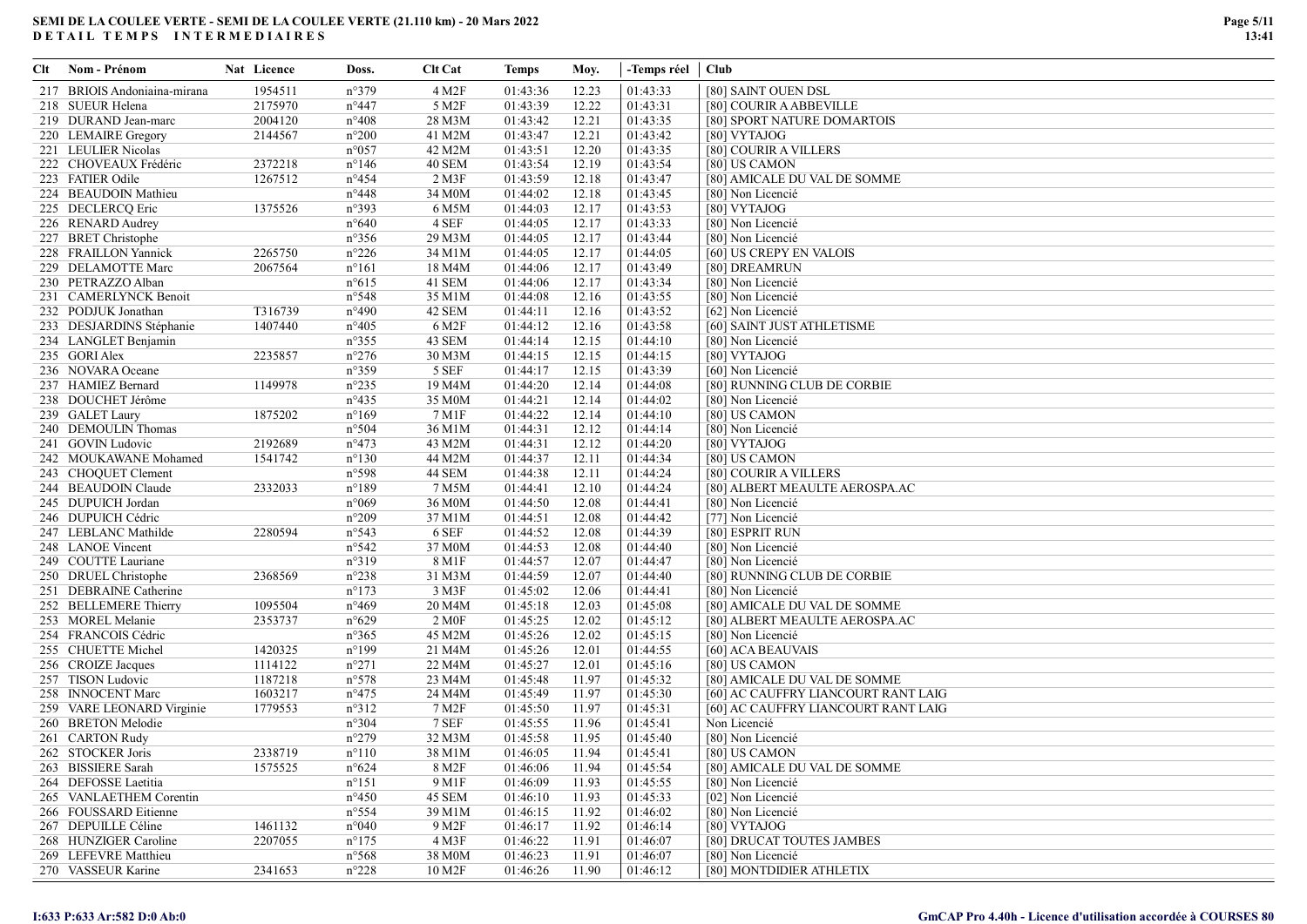| Clt | Nom - Prénom              | Nat Licence | Doss.           | <b>Clt Cat</b> | Temps    | Moy.  | -Temps réel   Club |                                    |
|-----|---------------------------|-------------|-----------------|----------------|----------|-------|--------------------|------------------------------------|
|     | 271 GALMANT Vincent       | 1350839     | $n^{\circ}190$  | 33 M3M         | 01:46:38 | 11.88 | 01:46:07           | [60] ACA BEAUVAIS                  |
|     | 272 GIBOULET Juliette     | 1878820     | $n^{\circ}489$  | 5 M3F          | 01:46:40 | 11.88 | 01:46:17           | [80] US CAMON                      |
|     | 273 GORLIER Tony          | 1812537     | $n^{\circ}172$  | 46 M2M         | 01:47:18 | 11.80 | 01:47:03           | [80] PERONNE ATHLETISME CLUB       |
|     | 274 JOSSE Sebastien       |             | $n^{\circ}035$  | 40 M1M         | 01:47:20 | 11.80 | 01:47:03           | [80] Non Licencié                  |
|     | 275 BRETON Paul           |             | $n^{\circ}$ 556 | <b>46 SEM</b>  | 01:47:33 | 11.78 | 01:47:19           | [80] Non Licencié                  |
|     | 276 DARVILLE Clémence     | 2091181     | $n^{\circ}425$  | 11 M2F         | 01:47:39 | 11.77 | 01:47:19           | [60] SAINT JUST ATHLETISME         |
|     | 277 PELOSO Pierre         | 1124257     | n°597           | 25 M4M         | 01:47:44 | 11.76 | 01:47:27           | [80] AMICALE DU VAL DE SOMME       |
|     | 278 WYCKAERT Christian    | 1062544     | $n^{\circ}511$  | 5 M6M          | 01:47:46 | 11.75 | 01:47:30           | [80] AMICALE DU VAL DE SOMME       |
|     | 279 LEBAS Gregory         |             | $n^{\circ}287$  | 39 M0M         | 01:47:51 | 11.75 | 01:47:37           | [80] LES SENTINESLE                |
|     | 280 LECOCQ Antoine        |             | $n^{\circ}567$  | 4 ESM          | 01:48:01 | 11.73 | 01:48:01           | [80] COURIR A VILLERS              |
|     | 281 VERMEERSCH Patrick    |             | $n^{\circ}293$  | 34 M3M         | 01:48:04 | 11.72 | 01:47:52           | [80] Non Licencié                  |
|     | 282 POULAIN Robert        | 1331184     | $n^{\circ}185$  | 26 M4M         | 01:48:17 | 11.70 | 01:48:03           | [80] MONTDIDIER ATHLETIX           |
|     | 283 HOUPIN Sullivan       |             | $n^{\circ}105$  | 40 M0M         | 01:48:18 | 11.70 | 01:47:51           | [60] Non Licencié                  |
|     | 284 DELANNOY Emmanuel     | 1376527     | $n^{\circ}306$  | 47 M2M         | 01:48:23 | 11.69 | 01:48:07           | [80] AMICALE DU VAL DE SOMME       |
|     | 285 LEBLOND Stephane      | 1786304     | n°522           | 48 M2M         | 01:48:28 | 11.68 | 01:47:56           | [60] CC THELLE                     |
|     | 286 LABARRE Brice         |             | $n^{\circ}347$  | 47 SEM         | 01:48:34 | 11.67 | 01:48:19           | [80] Non Licencié                  |
|     | 287 DELCROS Cristele      | 1267588     | $n^{\circ}259$  | 6 M3F          | 01:48:43 | 11.65 | 01:48:32           | [80] US CAMON                      |
|     | 288 DESTOMBES Florence    |             | $n^{\circ}632$  | 10 M1F         | 01:48:53 | 11.63 | 01:48:35           | [80] Non Licencié                  |
|     | 289 LESAUVAGE Mathieu     |             | $n^{\circ}229$  | 48 SEM         | 01:48:56 | 11.63 | 01:48:26           | [80] Non Licencié                  |
|     | 290 LEJEUNE Maxime        |             | n°329           | 49 SEM         | 01:49:00 | 11.62 | 01:48:49           | [80] Non Licencié                  |
|     | 291 GERVAIS Kristel       | 2253424     | $n^{\circ}156$  | 8 SEF          | 01:49:14 | 11.60 | 01:49:05           | [80] DREAMRUN                      |
|     | 292 BOULANGER Sophie      | 2352942     | n°508           | 12 M2F         | 01:49:18 | 11.59 | 01:49:09           | [80] COURIR A ABBEVILLE            |
|     | 293 LHERMITTE Alexis      |             | $n^{\circ}323$  | 41 M0M         | 01:49:26 | 11.57 | 01:49:10           | [80] Non Licencié                  |
|     | 294 GAMBIER Dany          |             | $n^{\circ}474$  | 35 M3M         | 01:49:27 | 11.57 | 01:49:01           | [80] Non Licencié                  |
|     | 295 ROISSE Florian        |             | $n^{\circ}204$  | <b>50 SEM</b>  | 01:49:31 | 11.57 | 01:49:25           | [80] Non Licencié                  |
|     | 296 GENART Samuel         | 1567034     | $n^{\circ}281$  | 41 M1M         | 01:49:32 | 11.56 | 01:49:23           | [80] AMICALE DU VAL DE SOMME       |
|     | 297 VANDEKERCKHOVE Mario  |             | $n^{\circ}430$  | 9 SEF          | 01:49:48 | 11.54 | 01:49:36           | [80] Non Licencié                  |
|     | 298 SAVREUX Faustine      |             | n°513           | 11 M1F         | 01:49:51 | 11.53 | 01:49:33           | [80] Non Licencié                  |
|     | 299 MAUNY Alain           |             | $n^{\circ}458$  | 8 M5M          | 01:49:55 | 11.52 | 01:49:45           | [80] Non Licencié                  |
|     | 300 CAILLY Julien         |             | $n^{\circ}360$  | 42 M0M         | 01:49:57 | 11.52 | 01:49:32           | [80] Non Licencié                  |
|     | 301 GODICHAUD Jean-claude |             | $n^{\circ}282$  | 1 M7M          | 01:49:57 | 11.52 | 01:49:42           | [60] CHAMBLY ATHLETISME            |
|     | 302 TROCHON Anthony       | 2295639     | $n^{\circ}232$  | 43 M0M         | 01:50:03 | 11.51 | 01:49:50           | [60] CC THELLE                     |
|     | 303 GABRION Paul          |             | $n^{\circ}257$  | 51 SEM         | 01:50:14 | 11.49 | 01:49:57           | [80] Non Licencié                  |
|     | 304 JANECZKO Pauline      | 2095505     | $n^{\circ}628$  | <b>10 SEF</b>  | 01:50:16 | 11.49 | 01:49:45           | [80] ETOILE SPORTIVE MERSEN        |
|     | 305 NACRY Nathan          |             | n°372           | 52 SEM         | 01:50:20 | 11.48 | 01:49:50           | [62] Non Licencié                  |
|     | 306 LANDEMAINE Thomas     |             | $n^{\circ}250$  | 53 SEM         | 01:50:25 | 11.47 | 01:50:09           | [80] Non Licencié                  |
|     | 307 VILLAIN Vincent       | 1457656     | $n^{\circ}267$  | 27 M4M         | 01:50:27 | 11.47 | 01:50:14           | [80] SAINT OUEN DSL                |
|     | 308 CARLIER Angélique     | 2205913     | $n^{\circ}422$  | 12 M1F         | 01:50:30 | 11.46 | 01:50:10           | [60] SAINT JUST ATHLETISME         |
|     | 309 MONTARIOL Philippe    | 1555733     | $n^{\circ}086$  | 6 M6M          | 01:50:31 | 11.46 | 01:50:00           | [80] AMICALE DU VAL DE SOMME       |
|     | 310 COUSTENOBLE Dominique |             | n°528           | 36 M3M         | 01:50:37 | 11.45 | 01:50:23           | [60] Non Licencié                  |
|     | 311 ANDRIJEVIC Thomas     |             | $n^{\circ}115$  | <b>54 SEM</b>  | 01:50:43 | 11.44 | 01:50:27           | [60] Non Licencié                  |
|     | 312 BOCQUILLON Vincent    |             | $n^{\circ}485$  | 44 M0M         | 01:50:43 | 11.44 | 01:50:17           | [80] Non Licencié                  |
|     | 313 ROGER Dany            |             | $n^{\circ}303$  | 9 M5M          | 01:50:47 | 11.43 | 01:50:43           | [80] Non Licencié                  |
|     | 314 MAILLARD Luc          |             | $n^{\circ}433$  | 55 SEM         | 01:50:50 | 11.43 | 01:50:22           | [02] Non Licencié                  |
|     | 315 TARLIER Agnès         | 2173879     | $n^{\circ}366$  | 7 M3F          | 01:50:54 | 11.42 | 01:50:50           | [80] SAINT OUEN DSL                |
|     | 316 DEVAUCHELLE Fabrice   | 760426      | $n^{\circ}368$  | 28 M4M         | 01:50:54 | 11.42 | 01:50:54           | [80] SAINT OUEN DSL                |
|     | 317 BOUTOILLE Corentin    |             | $n^{\circ}198$  | 56 SEM         | 01:50:57 | 11.42 | 01:50:38           | [80] Non Licencié                  |
|     | 318 DHERBECOURT Stephanie | 1917114     | $n^{\circ}364$  | 8 M3F          | 01:51:04 | 11.41 | 01:50:58           | [62] BERCK ATHLETISME COTE D OPALE |
|     | 319 NICOLAS Christian     | 903463      | n°341           | 7 M6M          | 01:51:16 | 11.38 | 01:51:06           | [80] AMICALE DU VAL DE SOMME       |
|     | 320 HEMMERLING Anaïs      |             | $n^{\circ}262$  | 11 SEF         | 01:51:19 | 11.38 | 01:50:59           | [80] Non Licencié                  |
|     | 321 ARMAND Dominique      | 1863522     | $n^{\circ}275$  | 1 M6F          | 01:51:21 | 11.38 | 01:51:05           | [60] RUN POUR TOUS                 |
|     | 322 CARON Benoît          |             | n°530           | 45 M0M         | 01:51:22 | 11.37 | 01:51:01           | [80] Non Licencié                  |
|     | 323 CAGNON Fabien         |             | n°583           | 46 M0M         | 01:51:23 | 11.37 | 01:51:03           | [80] Non Licencié                  |
|     | 324 LEGUILLIER Williams   | 1961962     | $n^{\circ}180$  | 37 M3M         | 01:51:33 | 11.36 | 01:51:21           | [80] US CAMON                      |
|     |                           |             |                 |                |          |       |                    |                                    |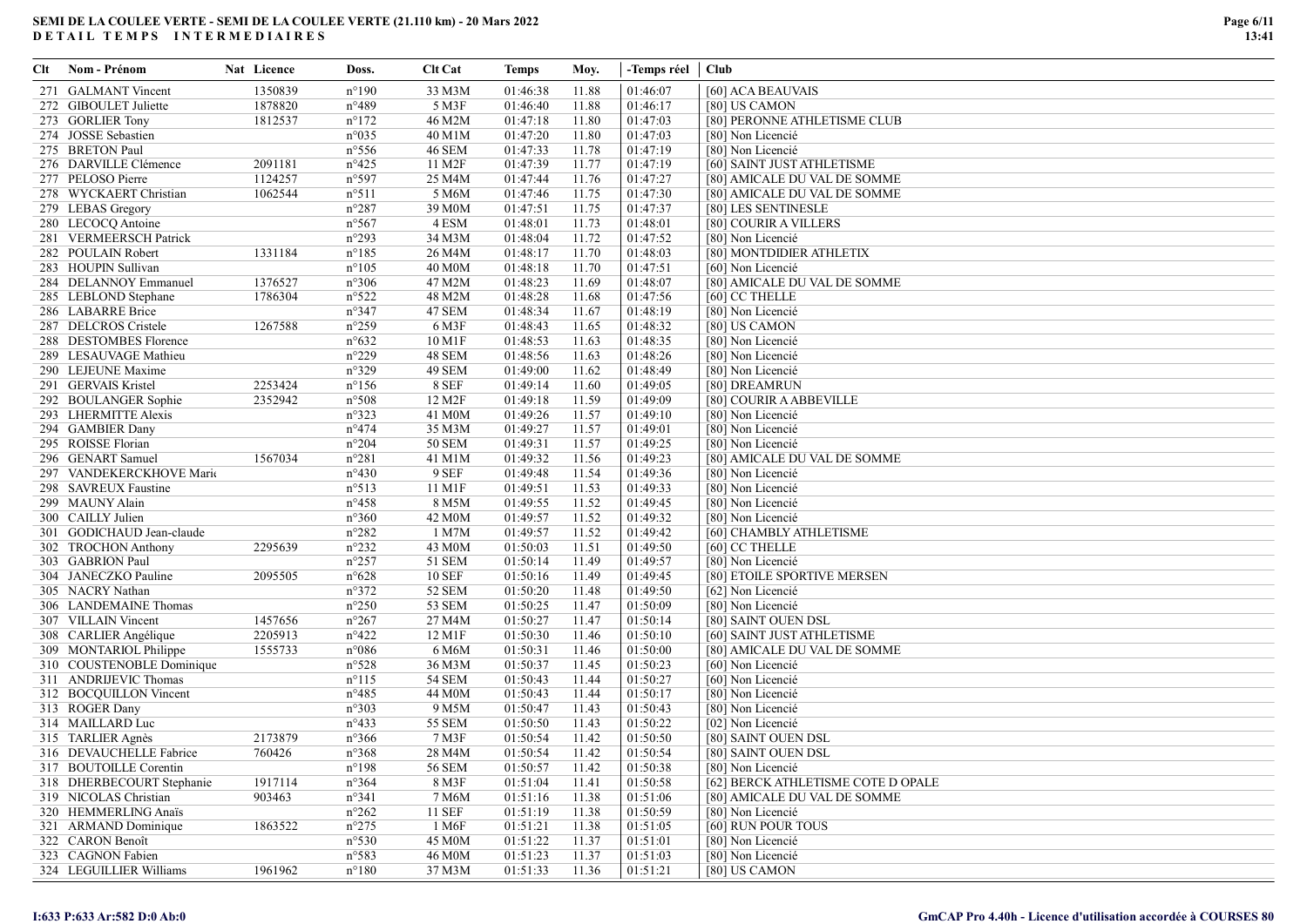| Clt | Nom - Prénom               | Nat Licence | Doss.          | <b>Clt Cat</b>      | Temps    | Moy.  | -Temps réel   Club |                                     |
|-----|----------------------------|-------------|----------------|---------------------|----------|-------|--------------------|-------------------------------------|
|     | 325 FONTAINE Nelly         | 1408373     | $n^{\circ}346$ | 13 M1F              | 01:51:33 | 11.35 | 01:51:20           | [80] US CAMON                       |
|     | 326 LEFEBVRE Adrien        |             | n°292          | 57 SEM              | 01:51:35 | 11.35 | 01:51:19           | [69] Non Licencié                   |
|     | 327 PECOURT Christophe     |             | n°222          | 42 M1M              | 01:51:48 | 11.33 | 01:51:37           | [80] Non Licencié                   |
|     | 328 HESSE Florent          | 2426751     | n°547          | 38 M3M              | 01:51:56 | 11.32 | 01:51:42           | [80] RUNNING CLUB DE CORBIE         |
|     | 329 BOCQUILLON Jérôme      |             | $n^{\circ}472$ | 49 M2M              | 01:52:03 | 11.30 | 01:51:35           | [80] Non Licencié                   |
|     | 330 PLESSIER Gaelle        |             | n°090          | 14 M1F              | 01:52:06 | 11.30 | 01:51:49           | [80] Non Licencié                   |
|     | 331 CAUX Antoine           |             | $n^{\circ}406$ | 43 M1M              | 01:52:13 | 11.29 | 01:51:53           | [80] Non Licencié                   |
|     | 332 HALOT Patrice          |             | $n^{\circ}118$ | 29 M4M              | 01:52:15 | 11.29 | 01:52:00           | [80] STEF                           |
|     | 333 LAMPAERT Jean-michel   | 194981      | n°044          | 10 M5M              | 01:52:21 | 11.27 | 01:52:10           | [80] RUNNING CLUB DE CORBIE         |
|     | 334 GAUDIO Frédéric        | 1180573     | $n^{\circ}415$ | 30 M4M              | 01:52:26 | 11.27 | 01:52:12           | [80] AMIENS UC                      |
|     | 335 IRIART Fantine         | 2426731     | $n^{\circ}132$ | 3 M <sub>OF</sub>   | 01:52:26 | 11.27 | 01:52:09           | [60] AC CAUFFRY LIANCOURT RANT LAIG |
|     | 336 ROY GEERSSEN Sabrina   | 2326946     | $n^{\circ}076$ | 13 M2F              | 01:52:34 | 11.25 | 01:52:19           | [60] SAINT JUST ATHLETISME          |
|     | 337 HOREMANS Sébastien     |             | n°571          | 39 M3M              | 01:52:41 | 11.24 | 01:52:05           | [80] Non Licencié                   |
|     | 338 LEULIER Jérôme         |             | n°311          | 47 M0M              | 01:52:44 | 11.24 | 01:52:32           | [80] Non Licencié                   |
|     | 339 BENCHERKI Chafik       |             | n°382          | 44 M1M              | 01:53:01 | 11.21 | 01:52:37           | [80] Non Licencié                   |
|     | 340 GUZEL Cihan            | TUR 2426561 | $n^{\circ}203$ | 48 M0M              | 01:53:05 | 11.20 | 01:53:03           | [80] MONTDIDIER ATHLETIX            |
|     | 341 PECHON Karine          | 2082627     | $n^{\circ}183$ | 14 M2F              | 01:53:06 | 11.20 | 01:52:52           | [80] MONTDIDIER ATHLETIX            |
|     | 342 ALOUANE Ramdane        |             | n°391          | 40 M3M              | 01:53:06 | 11.20 | 01:52:39           | [80] Non Licencié                   |
|     | 343 TALLEUX Thomas         |             | $n^{\circ}426$ | 49 M <sub>0</sub> M | 01:53:08 | 11.20 | 01:52:35           | [80] Non Licencié                   |
|     | 344 MACQUART Fabrice       | 1847960     | $n^{\circ}160$ | 50 M2M              | 01:53:20 | 11.18 | 01:53:13           | [80] DREAMRUN                       |
|     | 345 MOREIRA Dario          | 1629107     | $n^{\circ}610$ | 41 M3M              | 01:53:27 | 11.17 | 01:53:01           | [80] US CAMON                       |
|     | 346 FLASQUE Miguel         |             | n°047          | 50 M0M              | 01:53:31 | 11.16 | 01:53:12           | $[80]$ SMAC                         |
|     | 347 DORDAIN Stephane       | 2071377     | $n^{\circ}604$ | 51 M2M              | 01:53:39 | 11.15 | 01:53:24           | [80] AMICALE DU VAL DE SOMME        |
|     | 348 KIERS Simon            |             | $n^{\circ}125$ | <b>58 SEM</b>       | 01:53:40 | 11.14 | 01:53:28           | [76] Non Licencié                   |
|     | 349 CUVILLIER Cyril        | 2413562     | n°248          | 42 M3M              | 01:53:42 | 11.14 | 01:53:37           | [80] SAINT OUEN DSL                 |
|     | 350 MOLINIER Eric          | 2184852     | n°581          | 31 M4M              | 01:53:44 | 11.14 | 01:53:36           | [80] DREAMRUN                       |
|     | 351 BOCQUET-RICHARD Math   |             | $n^{\circ}187$ | 15 M2F              | 01:53:44 | 11.14 | 01:53:25           | [80] Non Licencié                   |
|     | 352 MAJCHRZAK Bernadette   | 1164124     | n°288          | 1 M5F               | 01:53:55 | 11.12 | 01:53:49           | [62] BERCK ATHLETISME COTE D OPALE  |
|     | 353 CAZIN Julien           |             | n°534          | 59 SEM              | 01:54:01 | 11.11 | 01:53:45           | [80] Non Licencié                   |
|     | 354 PIOT Sandrine          | 2343616     | $n^{\circ}353$ | 16 M2F              | 01:54:02 | 11.11 | 01:53:43           | [80] COURIR A ABBEVILLE             |
|     | 355 LE BOULAIR Marc        | 1437576     | n°239          | 11 M5M              | 01:54:11 | 11.09 | 01:53:51           | [80] RUNNING CLUB DE CORBIE         |
|     | 356 CRABE Aymeric          |             | $n^{\circ}461$ | 52 M2M              | 01:54:15 | 11.09 | 01:54:15           | [80] Non Licencié                   |
|     | 357 DAMIENS Dominique      | 1063343     | n°392          | 8 M6M               | 01:54:19 | 11.08 | 01:54:04           | [80] AMICALE DU VAL DE SOMME        |
|     | 358 FARCY Kelly            |             | n°291          | 4 M <sub>OF</sub>   | 01:54:20 | 11.08 | 01:54:03           | [80] Non Licencié                   |
|     | 359 FARCY Antoine          |             | n°290          | 51 M0M              | 01:54:21 | 11.08 | 01:54:04           | [80] Non Licencié                   |
|     | 360 VIOLETTE Jean-pascal   | 2137740     | $n^{\circ}486$ | 53 M2M              | 01:54:26 | 11.07 | 01:53:52           | [80] US CAMON                       |
|     | 361 TRANCART Philippe      | 1448651     | $n^{\circ}457$ | 12 M5M              | 01:54:36 | 11.05 | 01:54:16           | [80] VYTAJOG                        |
|     | 362 DELARUE Cedric         |             | n°217          | 43 M3M              | 01:54:39 | 11.05 | 01:54:39           | [80] DOGGY RUNBIKE 80               |
|     | 363 RAYMOND Clément        |             | n°381          | <b>60 SEM</b>       | 01:54:39 | 11.05 | 01:54:24           | [80] Non Licencié                   |
|     | 364 TAVERNIER Stephane     |             | $n^{\circ}600$ | 45 M1M              | 01:54:42 | 11.04 | 01:54:20           | [80] Non Licencié                   |
|     | 365 BOETTE Stephanie       | 1967656     | n°307          | 17 M2F              | 01:54:44 | 11.04 | 01:54:28           | [80] AMICALE DU VAL DE SOMME        |
|     | 366 ROSAN Clement          |             | $n^{\circ}460$ | 61 SEM              | 01:54:52 | 11.03 | 01:54:36           | [69] Non Licencié                   |
|     | 367 CAPUCINE Fecamp        |             | $n^{\circ}367$ | 1 JUF               | 01:54:53 | 11.03 | 01:54:50           | [80] Non Licencié                   |
|     | 368 SIA Naomie             | 1761615     | $n^{\circ}623$ | 9 M3F               | 01:55:05 | 11.01 | 01:54:42           | [80] VYTAJOG                        |
|     | 369 DORMEVAL Damien        |             | $n^{\circ}402$ | 52 M0M              | 01:55:14 | 10.99 | 01:54:44           | [02] Non Licencié                   |
|     | 370 MAES Angélique         | 2183637     | $n^{\circ}221$ | 18 M2F              | 01:55:16 | 10.99 | 01:54:51           | [80] DRUCAT TOUTES JAMBES           |
|     | 371 TISON Karine           | 1863426     | $n^{\circ}213$ | 19 M2F              | 01:55:16 | 10.99 | 01:55:04           | [80] DREAMRUN                       |
|     | 372 ABRAHAM Benoit         | 1662096     | $n^{\circ}137$ | 44 M3M              | 01:55:22 | 10.98 | 01:54:50           | [80] ETOILE SPORTIVE MERSEN         |
|     | 373 MICHAEL Barbier        |             | $n^{\circ}165$ | 46 M1M              | 01:55:27 | 10.97 | 01:55:07           | [62] Non Licencié                   |
|     | 374 FLORET Isabelle        | 2289510     | $n^{\circ}058$ | 10 M3F              | 01:55:30 | 10.97 | 01:55:10           | [80] COURIR A ABBEVILLE             |
|     | 375 LECLERCQ Jean Francois |             | $n^{\circ}606$ | 45 M3M              | 01:55:30 | 10.97 | 01:55:11           | [80] Non Licencié                   |
|     | 376 TELLE Alain            | 2174731     | $n^{\circ}286$ | 13 M5M              | 01:55:31 | 10.97 | 01:55:08           | [80] PERONNE ATHLETISME CLUB        |
|     | 377 CHARLOT Vincent        |             | $n^{\circ}417$ | 54 M2M              | 01:55:39 | 10.95 | 01:55:16           | [80] Non Licencié                   |
|     | 378 DANTEN Florine         |             | $n^{\circ}216$ | 12 SEF              | 01:55:41 | 10.95 | 01:55:41           | [80] DOGGY RUN AND BIKE 80          |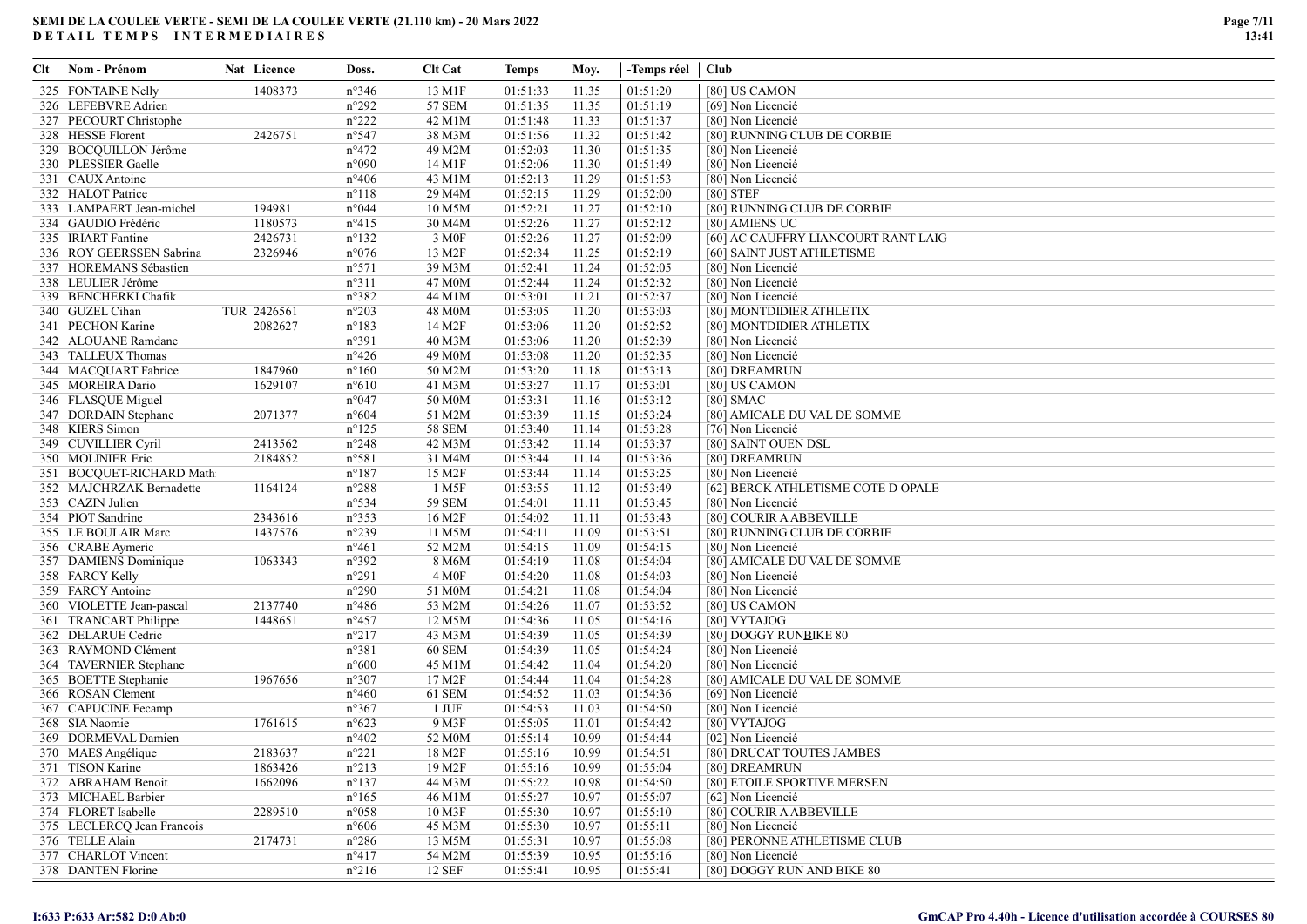| Clt | Nom - Prénom                | Nat Licence | Doss.           | <b>Clt Cat</b>      | Temps    | Moy.  | -Temps réel   Club |                                |
|-----|-----------------------------|-------------|-----------------|---------------------|----------|-------|--------------------|--------------------------------|
|     | 379 BORDIER Laurent         |             | $n^{\circ}609$  | 46 M3M              | 01:55:45 | 10.94 | 01:55:30           | [80] Non Licencié              |
|     | 380 AISSAOUI Rachid         |             | $n^{\circ}106$  | 55 M2M              | 01:55:52 | 10.93 | 01:55:35           | [80] Non Licencié              |
|     | 381 LETURCQ Hélène          | 2174114     | $n^{\circ}630$  | 11 M3F              | 01:55:52 | 10.93 | 01:55:26           | [80] SPORT NATURE DOMARTOIS    |
|     | 382 PLOUVIEZ POTIN Laurence |             | $n^{\circ}622$  | 12 M3F              | 01:55:52 | 10.93 | 01:55:33           | [80] Non Licencié              |
|     | 383 SAUDMON Sandra          |             | $n^{\circ}476$  | 15 M1F              | 01:55:53 | 10.93 | 01:55:38           | [60] Non Licencié              |
|     | 384 DEBEUGNY Lucie          |             | n°297           | 5 M <sub>OF</sub>   | 01:55:54 | 10.93 | 01:55:23           | [80] Non Licencié              |
|     | 385 BLIGNY Patrice          |             | n°506           | 47 M1M              | 01:55:54 | 10.93 | 01:55:23           | [80] Non Licencié              |
|     | 386 CARBONNET Alexis        |             | $n^{\circ}181$  | 62 SEM              | 01:55:55 | 10.93 | 01:55:27           | [80] Non Licencié              |
|     | 387 RICHE Hélène            |             | $n^{\circ}178$  | 20 M2F              | 01:56:06 | 10.91 | 01:55:44           | [80] COURIR A VILLERS          |
|     | 388 BRUNET Frederic         |             | n°326           | 56 M2M              | 01:56:07 | 10.91 | 01:55:47           | [80] Non Licencié              |
|     | 389 HIRAULT Regis           |             | n°098           | 14 M5M              | 01:56:17 | 10.89 | 01:55:58           | [51] Non Licencié              |
|     | 390 COUTO Stéphanie         |             | $n^{\circ}636$  | 13 SEF              | 01:56:21 | 10.89 | 01:55:58           | [Sa] Non Licencié              |
|     | 391 LECHAT Julien           |             | $n^{\circ}$ 555 | 53 M0M              | 01:56:22 | 10.89 | 01:56:09           | [80] Non Licencié              |
|     | 392 FIEVET Sylvain          | 1967582     | n°573           | 54 M <sub>0</sub> M | 01:56:25 | 10.88 | 01:56:04           | [80] LES FOULEES DOULLENNAISES |
|     | 393 KREBS Delphine          |             | $n^{\circ}150$  | 16 M1F              | 01:56:29 | 10.87 | 01:56:06           | [80] COURIR A VILLERS          |
|     | 394 ALLONNEAU Jean-marie    | 1650412     | n°561           | 2 M7M               | 01:56:48 | 10.85 | 01:56:30           | [80] AMICALE DU VAL DE SOMME   |
|     | 395 DUPONCHEL Marie-domini  | 1644806     | $n^{\circ}194$  | 21 M2F              | 01:56:48 | 10.84 | 01:56:27           | [80] PERONNE ATHLETISME CLUB   |
|     | 396 BARA Lucie              | 2167826     | n°377           | 6 M0F               | 01:56:54 | 10.84 | 01:56:42           | [80] VYTAJOG                   |
|     | 397 RUDOWSKI Bertrand       |             | n°369           | 47 M3M              | 01:57:00 | 10.83 | 01:56:36           | [80] Non Licencié              |
|     | 398 GERY Jean-bernard       |             | n°414           | 48 M3M              | 01:57:03 | 10.82 | 01:56:30           | [80] Non Licencié              |
|     | 399 POULET Christophe       | 2164342     | $n^{\circ}439$  | 57 M2M              | 01:57:11 | 10.81 | 01:56:37           | [80] US CAMON                  |
|     | 400 OHLMANN Delphine        | 1988850     | n°499           | 22 M2F              | 01:57:14 | 10.81 | 01:57:07           | [60] AC CLERMONT SUR OISE      |
|     | 401 LASSALLE Dominique      | 1217207     | $n^{\circ}601$  | 32 M4M              | 01:57:25 | 10.79 | 01:56:56           | [80] AMICALE DU VAL DE SOMME   |
|     | 402 VITASSE Sébastien       |             | n°584           | 49 M3M              | 01:57:34 | 10.77 | 01:57:15           | [80] COURIR POUR LA LIBERTE    |
|     | 403 SEILLE Blandine         |             | n°097           | 7 M0F               | 01:57:38 | 10.77 | 01:57:20           | [59] Non Licencié              |
|     | 404 FRONVAL David           | 415556      | n°378           | 48 M1M              | 01:57:49 | 10.75 | 01:57:37           | [80] VYTAJOG                   |
|     | 405 DEVISSE Bernard         | 1986995     | $n^{\circ}477$  | 58 M2M              | 01:57:57 | 10.74 | 01:57:20           | [80] COURIR A ABBEVILLE        |
|     | 406 VERGER Valerie          |             | $n^{\circ}411$  | 13 M3F              | 01:57:57 | 10.74 | 01:57:36           | [93] Non Licencié              |
|     | 407 FOUCART Laetitia        |             | n°231           | 17 M1F              | 01:58:00 | 10.73 | 01:57:33           | [80] Non Licencié              |
|     | 408 GORLIER Marie Laure     |             | $n^{\circ}207$  | 23 M2F              | 01:58:00 | 10.73 | 01:57:34           | [80] Non Licencié              |
|     | 409 PALIER Helene           |             | n°088           | 14 SEF              | 01:58:00 | 10.73 | 01:57:31           | [80] Non Licencié              |
|     | 410 NORMAND Olivier         |             | $n^{\circ}453$  | 59 M2M              | 01:58:00 | 10.73 | 01:57:37           | [80] KANGOUROU ROSE            |
|     | 411 CAUX Christine          |             | n°096           | 24 M2F              | 01:58:01 | 10.73 | 01:57:33           | [80] DOGGY RUN_BIKE 80         |
|     | 412 GIGNON Hélène           | 1975632     | $n^{\circ}626$  | 14 M3F              | 01:58:04 | 10.73 | 01:57:31           | [80] COURIR A ABBEVILLE        |
|     | 413 FICHAU Xavier           |             | n°550           | 50 M3M              | 01:58:28 | 10.69 | 01:58:12           | [80] Non Licencié              |
|     | 414 BREHON Laurent          | 1080735     | $n^{\circ}234$  | 33 M4M              | 01:58:35 | 10.68 | 01:58:14           | [80] RUNNING CLUB DE CORBIE    |
|     | 415 GOUBET Jerome           |             | n°340           | 49 M1M              | 01:58:37 | 10.68 | 01:58:00           | [80] Non Licencié              |
|     | 416 PRINGARBE Didier        | 1461174     | n°395           | 34 M4M              | 01:58:37 | 10.68 | 01:58:09           | [80] AMICALE DU VAL DE SOMME   |
|     | 417 DEBLOOS Johanna         | 1463339     | n°258           | 8 M0F               | 01:58:38 | 10.68 | 01:58:15           | [80] MONTDIDIER ATHLETIX       |
|     | 418 RIGOBERT Léonie         | 1099427     | n°505           | 15 SEF              | 01:58:38 | 10.68 | 01:58:15           | [80] MONTDIDIER ATHLETIX       |
|     | 419 PROUVOT Anne-sophie     | 1987056     | n°331           | 18 M1F              | 01:58:44 | 10.67 | 01:58:12           | [80] COURIR A ABBEVILLE        |
|     | 420 ROUSSEL Frederique      | 2208267     | $n^{\circ}278$  | 25 M2F              | 01:58:49 | 10.66 | 01:58:27           | [80] PERONNE ATHLETISME CLUB   |
|     | 421 HUANT-LEPINE Annie      | 1062519     | $n^{\circ}410$  | 2 M6F               | 01:58:52 | 10.66 | 01:58:23           | [80] AMICALE DU VAL DE SOMME   |
|     | 422 JOLY Jean-pierre        | 1079158     | $n^{\circ}478$  | 3 M7M               | 01:58:57 | 10.65 | 01:58:40           | [80] AMICALE DU VAL DE SOMME   |
|     | 423 LE GAC Guillaume        | 1078877     | $n^{\circ}108$  | 60 M2M              | 01:58:58 | 10.65 | 01:58:35           | [80] MONTDIDIER ATHLETIX       |
|     | 424 MUZATON Robin           |             | $n^{\circ}$ 546 | 63 SEM              | 01:58:58 | 10.65 | 01:58:31           | [80] Non Licencié              |
|     | 425 MARTEL François         |             | $n^{\circ}208$  | 61 M2M              | 01:58:59 | 10.65 | 01:58:23           | [80] Non Licencié              |
|     | 426 SANNIER Philippe        |             | $n^{\circ}211$  | 15 M5M              | 01:59:02 | 10.64 | 01:58:29           | [80] Non Licencié              |
|     | 427 BERTE Audrey            | 1516286     | $n^{\circ}336$  | 26 M2F              | 01:59:04 | 10.64 | 01:58:32           | [80] COURIR A ABBEVILLE        |
|     | 428 MONTARDIER Sébastien    | 1906509     | $n^{\circ}403$  | 62 M2M              | 01:59:07 | 10.63 | 01:58:36           | [80] AMICALE DU VAL DE SOMME   |
|     | 429 FOSSIER Beatrice        |             | $n^{\circ}135$  | 27 M2F              | 01:59:08 | 10.63 | 01:58:41           | [80] Non Licencié              |
|     | 430 SAVARD Pascal           |             | n°092           | 16 M5M              | 01:59:12 | 10.63 | 01:58:32           | [80] Non Licencié              |
|     | 431 DA SILVA BARBOSA Teddy  |             | n°591           | 50 M1M              | 01:59:17 | 10.62 | 01:58:59           | [80] CERCLE OLYMPIQUE SAMARIEN |
|     | 432 VANNOOTE Denis          |             | $n^{\circ}277$  | 35 M4M              | 01:59:17 | 10.62 | 01:59:00           | [80] CERCLE OLYMPIQUE SAMARIEN |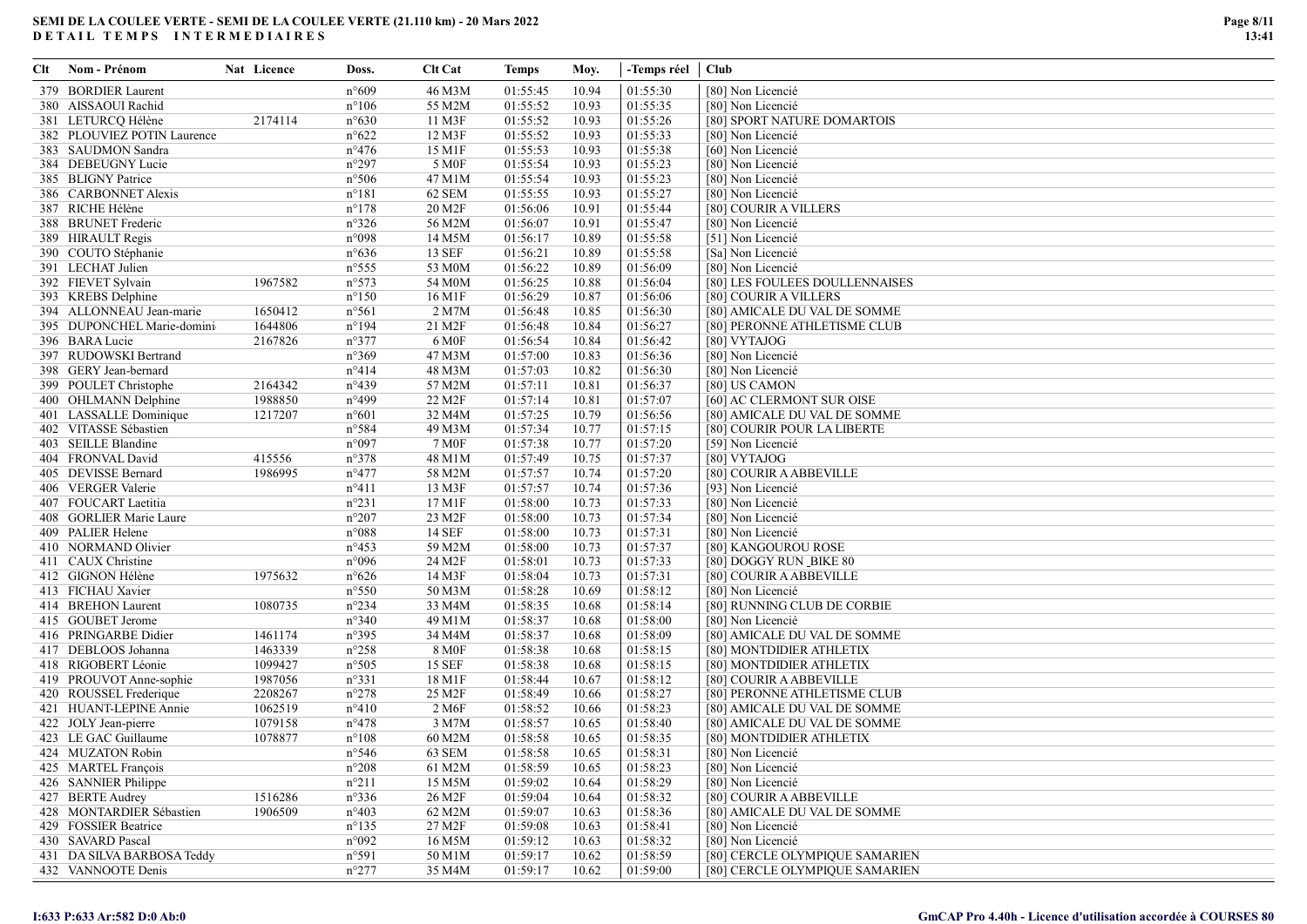| Clt | Nom - Prénom             |            | Nat Licence | Doss.           | <b>Clt Cat</b>     | Temps    | Moy.  | -Temps réel   Club |                                               |
|-----|--------------------------|------------|-------------|-----------------|--------------------|----------|-------|--------------------|-----------------------------------------------|
|     | 433 THOLLON-POMMEROL Eti |            |             | $n^{\circ}193$  | 64 SEM             | 01:59:20 | 10.62 | 01:59:00           | [80] Non Licencié                             |
|     | 434 BELLAREDJ Philippe   |            | 2173341     | $n^{\circ}362$  | 36 M4M             | 01:59:24 | 10.61 | 01:58:58           | [80] SPORT NATURE DOMARTOIS                   |
|     | 435 BEAURIN Didier       |            | 1062664     | $n^{\circ}210$  | 37 M4M             | 01:59:24 | 10.61 | 01:59:24           | [80] SPORT NATURE DOMARTOIS                   |
|     | 436 PORTEMER Hélène      |            | 1080758     | $n^{\circ}545$  | 28 M2F             | 01:59:31 | 10.60 | 01:59:09           | [80] ESPRIT RUN                               |
|     | 437 PEYRONNET Marjorie   |            |             | $n^{\circ}324$  | 16 SEF             | 01:59:33 | 10.60 | 01:59:18           | [80] Non Licencié                             |
|     | 438 LEGRUX Jean          |            |             | $n^{\circ}$ 536 | 9 M6M              | 01:59:38 | 10.59 | 01:59:15           | [60] Non Licencié                             |
|     | 439 BASSET Fabien        |            |             | $n^{\circ}428$  | 55 M0M             | 01:59:41 | 10.58 | 01:59:03           | [80] Non Licencié                             |
|     | 440 COUSIN Catherine     |            | 1228610     | $n^{\circ}114$  | 15 M3F             | 01:59:43 | 10.58 | 01:59:22           | [60] ASPTT COMPIEGNE                          |
|     | 441 MOUCHON Hélène       |            |             | $n^{\circ}639$  | 19 M1F             | 01:59:49 | 10.57 | 01:59:15           | [62] Non Licencié                             |
|     | 442 MAISONNEUVE Sandra   |            | 2173865     | $n^{\circ}$ 134 | 29 M2F             | 01:59:54 | 10.57 | 01:59:43           | [80] SAINT OUEN DSL                           |
|     | 443 SEZNEC Marion        |            |             | $n^{\circ}055$  | 20 M1F             | 02:00:14 | 10.54 | 01:59:52           | [80] Non Licencié                             |
|     | 444 ROSEN Frederic       |            |             | n°589           | 51 M3M             | 02:00:18 | 10.53 | 01:59:45           | [80] COJOGG                                   |
|     | 445 POIRET Philippe      |            |             | $n^{\circ}607$  | 38 M4M             | 02:00:24 | 10.52 | 01:59:47           | [80] Non Licencié                             |
|     | 446 SEIGNEZ Cindy        |            |             | n°539           | 9 M <sub>OF</sub>  | 02:00:30 | 10.51 | 02:00:09           | [60] ASSOCIATION DE COURSE A PIED DE BRETEUIL |
|     | 447 DOUILLEZ Emmanuelle  |            |             | n°063           | 21 M1F             | 02:00:34 | 10.51 | 02:00:02           | [80] Non Licencié                             |
|     | 448 RAYNAUD Nicolas      |            |             | $n^{\circ}101$  | 51 M1M             | 02:01:01 | 10.47 | 02:00:22           | [60] Non Licencié                             |
|     | 449 BROUILLY Patricia    |            | 2173340     | $n^{\circ}370$  | 16 M3F             | 02:01:11 | 10.45 | 02:01:03           | [80] SPORT NATURE DOMARTOIS                   |
|     | 450 TABARY Edwige        |            |             | $n^{\circ}218$  | 30 M2F             | 02:01:17 | 10.44 | 02:00:56           | [60] ACP BRETEUIL                             |
|     | 451 LOFFROY Philippe     |            |             | n°034           | 52 M3M             | 02:01:19 | 10.44 | 02:00:56           | [80] SENTI NESLE                              |
|     | 452 POIDEVIN Justine     |            |             | $n^{\circ}625$  | 17 SEF             | 02:01:19 | 10.44 | 02:00:47           | [80] Non Licencié                             |
|     | 453 WALLET David         |            |             | n°084           | 52 M1M             | 02:01:20 | 10.44 | 02:01:02           | [80] Non Licencié                             |
|     | 454 DUPONCHELLE Valérie  |            |             | $n^{\circ}168$  | 17 M3F             | 02:01:24 | 10.43 | 02:01:24           | [80] Non Licencié                             |
|     | 455 COULLIN Mylann       |            |             | $n^{\circ}122$  | 5 ESM              | 02:01:24 | 10.43 | 02:00:47           | [14] Non Licencié                             |
|     | 456 NORMAND Quentin      |            |             | $n^{\circ}167$  | 6 ESM              | 02:01:25 | 10.43 | 02:00:59           | Non Licencié                                  |
|     | 457 DELCENSERIE Romain   |            |             | $n^{\circ}434$  | 56 M0M             | 02:01:30 | 10.43 | 02:01:09           | [80] SC ABBEVILLE TRIATHLON                   |
|     | 458 RAMOS Pierre-yves    |            |             | $n^{\circ}256$  | 53 M3M             | 02:01:54 | 10.39 | 02:01:22           | [60] Non Licencié                             |
|     | 459 NEUEZ David          |            | 1944439     | $n^{\circ}575$  | 63 M2M             | 02:01:54 | 10.39 | 02:01:24           | [80] AMICALE DU VAL DE SOMME                  |
|     | 460 SUEUR Axelle         |            | 1461791     | $n^{\circ}345$  | 22 M1F             | 02:01:55 | 10.39 | 02:01:24           | [80] AMICALE DU VAL DE SOMME                  |
|     | 461 DEGARDIN Christelle  |            |             | $n^{\circ}191$  | 18 M3F             | 02:01:56 | 10.39 | 02:01:31           | [80] Non Licencié                             |
|     | 462 BOCLET Jean-yves     |            |             | n°519           | 39 M4M             | 02:02:04 | 10.38 | 02:01:43           | [80] Non Licencié                             |
|     | 463 JANY Charlotte       |            | 2372665     | n°077           | 10 M <sub>OF</sub> | 02:02:05 | 10.38 | 02:01:37           | [80] LES PIEDS NICLEYS ROYE 80                |
|     | 464 DELHOMMELLE Coralie  |            |             | $n^{\circ}243$  | 23 M1F             | 02:02:11 | 10.37 | 02:01:46           | [80] COURIR A VILLERS                         |
|     | 465 GSCHWIND Julien      |            |             | $n^{\circ}260$  | 65 SEM             | 02:02:38 | 10.33 | 02:02:15           | [80] Non Licencié                             |
|     | 466 CATINAUD Laurent     |            |             | n°529           | 64 M2M             | 02:02:56 | 10.30 | 02:02:20           | [80] Non Licencié                             |
|     | 467 SAUVAGE Martin       |            |             | $n^{\circ}374$  | <b>66 SEM</b>      | 02:03:03 | 10.29 | 02:02:23           | [62] Non Licencié                             |
|     | 468 LECOCQ Isabelle      |            |             | $n^{\circ}072$  | 24 M1F             | 02:03:07 | 10.29 | 02:02:37           | [80] Non Licencié                             |
|     | 469 ISRAEL Cathy         |            |             | $n^{\circ}272$  | 19 M3F             | 02:03:07 | 10.29 | 02:02:39           | [80] Non Licencié                             |
|     | 470 LOYER Amélie         |            |             | n°046           | 11 M <sub>OF</sub> | 02:03:27 | 10.26 | 02:03:05           | [80] Non Licencié                             |
|     | 471 VADUREL Vincent      |            | 2132951     | n°559           | 54 M3M             | 02:03:28 | 10.26 | 02:02:53           | [80] US CAMON                                 |
|     | 472 DELANEF Olivier      |            |             | n°064           | 55 M3M             | 02:03:31 | 10.25 | 02:02:51           | [80] Non Licencié                             |
|     | 473 DHEILLY Claire       |            |             | $n^{\circ}315$  | 12 M <sub>OF</sub> | 02:03:39 | 10.24 | 02:03:13           | [80] Non Licencié                             |
|     | 474 REGNIER Laura        |            |             | $n^{\circ}037$  | 13 M <sub>OF</sub> | 02:03:55 | 10.22 | 02:03:31           | [80] Non Licencié                             |
|     | 475 REGNIER Alexandre    |            |             | $n^{\circ}036$  | 57 M0M             | 02:03:55 | 10.22 | 02:03:31           | [80] Non Licencié                             |
|     | 476 MBAITOLOUM Bédoum Mi |            |             | $n^{\circ}429$  | 58 M0M             | 02:03:57 | 10.22 | 02:03:57           | [80] Non Licencié                             |
|     | 477 LAMAN Regis          |            |             | n°032           | 17 M5M             | 02:03:59 | 10.22 | 02:03:28           | [80] Non Licencié                             |
|     | 478 FOUCAULT Jim         |            |             | n°549           | 56 M3M             | 02:04:30 | 10.17 | 02:04:02           | [80] Non Licencié                             |
|     | 479 FERNET Lise          |            | 1933244     | $n^{\circ}078$  | 1 M4F              | 02:04:33 | 10.17 | 02:03:53           | [80] US CAMON                                 |
|     | 480 DELCUZE Caroline     |            | 2379792     | $n^{\circ}153$  | 14 M <sub>OF</sub> | 02:04:45 | 10.15 | 02:04:16           | [80] LES PIEDS NICLEYS ROYE 80                |
|     | 481 MOUCHON Gilles       |            |             | $n^{\circ}605$  | 10 M6M             | 02:05:24 | 10.10 | 02:04:49           | [62] BERCK OPALE SUD TRIATHLON                |
|     | 482 PINGUET Elric        |            |             | n°599           | 53 M1M             | 02:05:32 | 10.09 | 02:05:12           | [80] Non Licencié                             |
|     | 483 STEPHANE Delporte    |            |             | n°582           | 57 M3M             | 02:05:32 | 10.09 | 02:05:07           | [80] Non Licencié                             |
|     | 484 DELPORTE Celine      |            |             | $n^{\circ}627$  | 20 M3F             | 02:05:33 | 10.09 | 02:05:08           | [80] Non Licencié                             |
|     | 485 NIKIRK Austin        | <b>USA</b> |             | $n^{\circ}197$  | 18 SEF             | 02:05:33 | 10.09 | 02:05:02           | [80] Non Licencié                             |
|     | 486 MIHALACHE Carla      | <b>ROU</b> |             | $n^{\circ}468$  | 19 SEF             | 02:05:33 | 10.09 | 02:05:01           | [80] Non Licencié                             |
|     |                          |            |             |                 |                    |          |       |                    |                                               |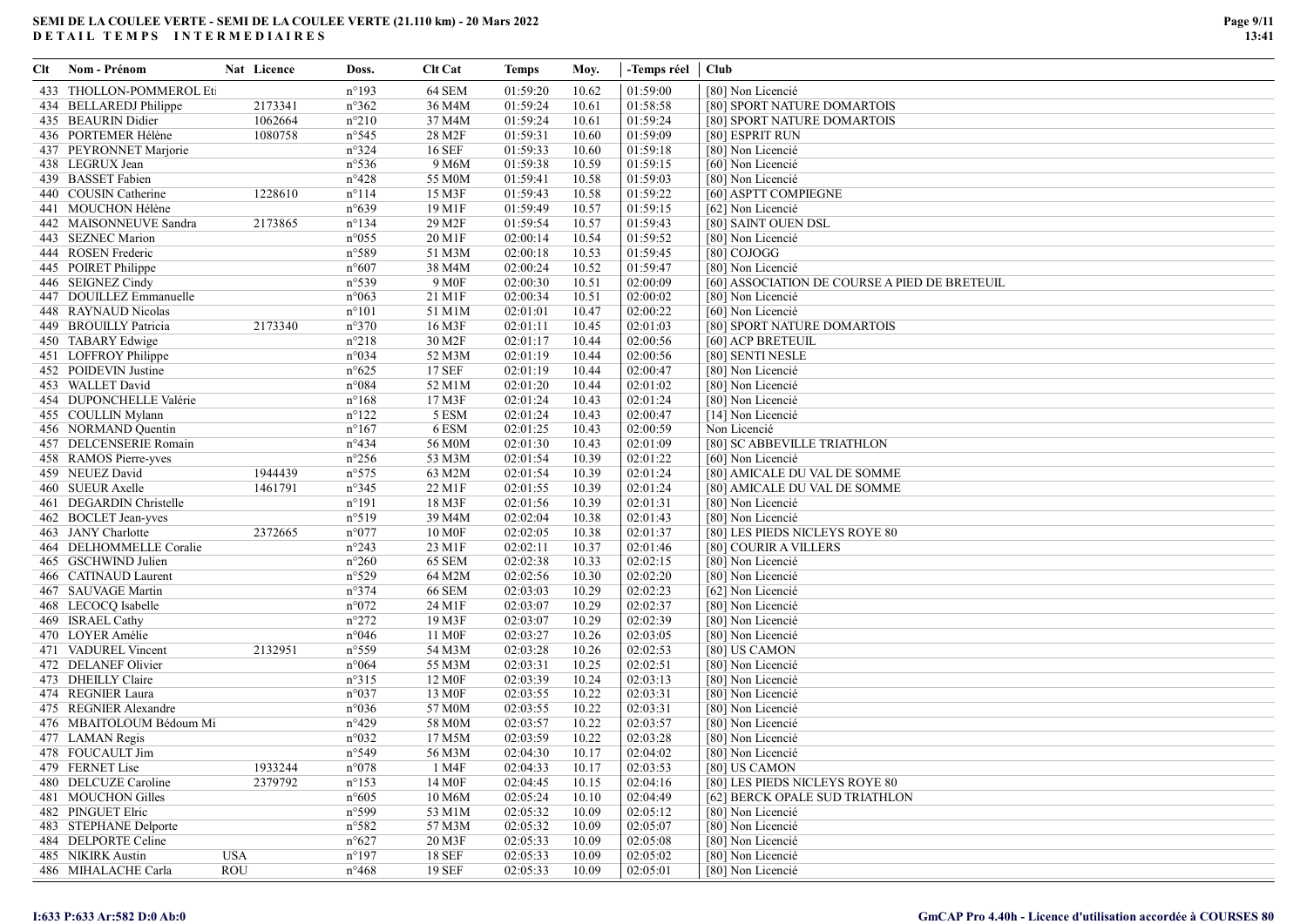| Clt | Nom - Prénom               | Nat Licence | Doss.           | Clt Cat            | <b>Temps</b> | Moy.         | -Temps réel   Club |                                             |
|-----|----------------------------|-------------|-----------------|--------------------|--------------|--------------|--------------------|---------------------------------------------|
|     | 487 CHRETIEN Patrick       |             | $n^{\circ}223$  | 11 M6M             | 02:06:12     | 10.04        | 02:05:33           | [80] VYTA JOG                               |
|     | 488 BOURGEOIS Elise        |             | $n^{\circ}062$  | 21 M3F             | 02:06:14     | 10.03        | 02:05:42           | [80] Non Licencié                           |
|     | 489 LEDREUX José           | 1086136     | $n^{\circ}479$  | 18 M5M             | 02:06:21     | 10.02        | 02:05:48           | [80] AMICALE DU VAL DE SOMME                |
|     | 490 VAN OVERLOOP Aline     |             | n°039           | 2 M4F              | 02:07:01     | 9.97         | 02:07:01           | [80] Non Licencié                           |
|     | 491 CORDIEZ Loic           |             | $n^{\circ}087$  | 59 M0M             | 02:07:06     | 9.97         | 02:06:49           | [80] Non Licencié                           |
|     | 492 BERGERET Guillaume     |             | $n^{\circ}532$  | 65 M2M             | 02:07:07     | 9.96         | 02:06:42           | [80] Non Licencié                           |
|     | 493 BERGERET Valérie       |             | n°093           | 31 M2F             | 02:07:08     | 9.96         | 02:06:46           | [80] Non Licencié                           |
|     | 494 QUENU Benoit           | 1365458     | $n^{\circ}516$  | 19 M5M             | 02:07:12     | 9.96         | 02:06:42           | [80] COURIR A ABBEVILLE                     |
|     | 495 CLOZIER Aymeric        |             | $n^{\circ}048$  | 67 SEM             | 02:07:30     | 9.93         | 02:06:59           | [80] Non Licencié                           |
|     | 496 TELLIER Audrey         |             | $n^{\circ}043$  | <b>20 SEF</b>      | 02:07:56     | 9.90         | 02:07:23           | [80] Non Licencié                           |
|     | 497 COUTERET Fanny         | 2042506     | $n^{\circ}424$  | 25 M1F             | 02:08:11     | 9.88         | 02:07:39           | [60] RUN POUR TOUS                          |
|     | 498 DANOIS Yann            |             | n°594           | 60 M0M             | 02:08:25     | 9.86         | 02:07:47           | [80] Non Licencié                           |
|     | 499 CALAIS Dephine         | 1956248     | $n^{\circ}437$  | 26 M1F             | 02:08:26     | 9.86         | 02:07:59           | [80] PICQUIGNY RUNNING CLUB                 |
|     | 500 VERDEGHEM Florence     | 1465295     | $n^{\circ}438$  | 22 M3F             | 02:08:27     | 9.86         | 02:07:58           | [80] PICQUIGNY RUNNING CLUB                 |
|     | 501 BOIVIN Elizabeth       |             | $n^{\circ}102$  | 21 SEF             | 02:08:27     | 9.86         | 02:07:59           | [80] Non Licencié                           |
|     | 502 DUBUC Francis          | 1184435     | $n^{\circ}361$  | 20 M5M             | 02:08:28     | 9.86         | 02:07:59           | [80] AMICALE DU VAL DE SOMME                |
|     | 503 LEBEAU Corentin        |             | $n^{\circ}444$  | <b>68 SEM</b>      | 02:08:32     | 9.85         | 02:08:04           | [80] Non Licencié                           |
|     | 504 DEHARD Jean-denis      |             | $n^{\circ}570$  | 54 M1M             | 02:08:37     | 9.85         | 02:07:58           | [80] Non Licencié                           |
|     | 505 HOUPPERMANS Christelle | 2159028     | $n^{\circ}142$  | 32 M2F             | 02:08:49     | 9.83         | 02:08:29           | [80] SPORTING CLUB ABBEVILLOIS ATHLETISME   |
|     | 506 CARETTE François       |             | $n^{\circ}144$  | 69 SEM             | 02:09:27     | 9.78         | 02:08:54           | [75] Non Licencié                           |
|     | 507 LAMARE Sophie          |             | $n^{\circ}143$  | 22 SEF             | 02:09:28     | 9.78         | 02:08:53           | [75] Non Licencié                           |
|     | 508 RAINGARD Christelle    | 2075488     | $n^{\circ}268$  | 27 M1F             | 02:09:28     | 9.78         | 02:09:01           | [80] RUNNING CLUB DE CORBIE                 |
|     | 509 QUENU Corinne          | 1365457     | n°517           | 2 M <sub>5F</sub>  | 02:09:30     | 9.78         | 02:09:00           | [80] COURIR A ABBEVILLE                     |
|     | 510 COSSIN Gérard          |             | $n^{\circ}212$  | 4 M7M              | 02:09:33     | 9.78         | 02:09:33           | [80] Non Licencié                           |
|     | 511 DHAILLE Guillaume      |             | $n^{\circ}537$  | 55 M1M             | 02:09:34     | 9.78         | 02:09:22           | [80] Non Licencié                           |
|     | 512 LEFEVRE Caroline       |             | $n^{\circ}352$  | 28 M1F             | 02:09:39     | 9.77         | 02:09:19           | [27] Non Licencié                           |
|     | 513 SEBAS Laëtitia         |             | n°383           | 29 M1F             | 02:09:40     | 9.77         | 02:09:05           | [60] Non Licencié                           |
|     | 514 LEROY Ludivine         |             | $n^{\circ}316$  | 30 M1F             | 02:09:41     | 9.77         | 02:09:05           | [60] Non Licencié                           |
|     | 515 RODRIGUES Diamantino   | PRT 541033  | $n^{\circ}580$  | 1 M8M              | 02:09:42     | 9.77         | 02:09:12           | [80] AMICALE DU VAL DE SOMME                |
|     | 516 VIARD Coralie          |             | $n^{\circ}407$  | 15 M <sub>OF</sub> | 02:09:43     | 9.77         | 02:09:08           | [80] Non Licencié                           |
|     | 517 COULLIN Laurent        |             | $n^{\circ}121$  | 40 M4M             | 02:09:49     | 9.76         | 02:09:10           | [14] Non Licencié                           |
|     | 518 DEVOS Anne Catherine   |             | n°049           | 33 M2F             | 02:09:49     | 9.76         | 02:09:15           | [80] Non Licencié                           |
|     | 519 BLANGY Reynald         |             | $n^{\circ}608$  | 58 M3M             | 02:10:09     | 9.73         | 02:09:35           | [62] Non Licencié                           |
|     | 520 COMPIEGNE Olivier      |             | $n^{\circ}113$  | <b>70 SEM</b>      | 02:10:10     | 9.73         | 02:09:29           | [60] Non Licencié                           |
|     | 521 DERACHE Lydie          | 2338594     | $n^{\circ}385$  | 16 M <sub>OF</sub> | 02:10:41     | 9.69         | 02:10:08           | [60] RUN POUR TOUS                          |
|     | 522 HELVEN Anne-lise       |             | $n^{\circ}631$  | 23 SEF             | 02:10:59     | 9.67         | 02:10:27           | [80] Non Licencié                           |
|     | 523 LELOIRE Sandrine       | 2178562     | $n^{\circ}195$  | 31 M1F             | 02:11:14     | 9.65         | 02:10:53           | [80] PERONNE ATHLETISME CLUB                |
|     | 524 FASQUEL Laurent        |             | $n^{\circ}$ 557 | 59 M3M             | 02:11:14     | 9.65         | 02:10:45           | [80] Non Licencié                           |
|     | 525 TILLIER Aurélie        |             | $n^{\circ}041$  | 32 M1F             | 02:11:18     | 9.65         | 02:10:58           | [80] Non Licencié                           |
|     | 526 GRATPANCHE Chantal     |             | $n^{\circ}463$  | 23 M3F             | 02:11:20     | 9.64         | 02:10:39           | [60] Non Licencié                           |
|     | 527 DUCROCQ Jerome         | 2050398     | $n^{\circ}464$  | 66 M2M             | 02:11:20     | 9.64         | 02:10:40           | [60] S/L REVEIL ATHLETIQUE BRETEUIL ET ENV. |
|     | 528 DESFOSSES Valerie      |             | $n^{\circ}162$  | 24 M3F             | 02:11:24     | 9.64         | 02:10:51           | [80] COJOGG                                 |
|     | 529 CHARLE Marianne        |             | $n^{\circ}527$  | 33 M1F             | 02:11:25     |              | 02:10:50           |                                             |
|     | 530 PARSY Francis          |             | $n^{\circ}482$  | 60 M3M             |              | 9.64<br>9.60 | 02:11:31           | [62] Non Licencié                           |
|     |                            |             |                 |                    | 02:11:58     |              |                    | [80] Non Licencié                           |
|     | 531 DURIEZ Philippe        |             | n°083           | 56 M1M             | 02:12:11     | 9.58         | 02:11:43           | [80] Non Licencié                           |
|     | 532 BOONAERT Corentin      |             | $n^{\circ}449$  | 71 SEM             | 02:12:29     | 9.56         | 02:11:54           | [80] Non Licencié                           |
|     | 533 HANQUIER Magali        |             | $n^{\circ}215$  | 17 M <sub>OF</sub> | 02:12:37     | 9.55         | 02:12:06           | [76] Non Licencié                           |
|     | 534 DEBRIL Michaël         |             | $n^{\circ}265$  | 67 M2M             | 02:12:44     | 9.54         | 02:12:20           | [80] Non Licencié                           |
|     | 535 BELVO Maxime           |             | $n^{\circ}133$  | 61 M0M             | 02:12:48     | 9.54         | 02:12:21           | [80] Non Licencié                           |
|     | 536 GARDETTE Angie         |             | $n^{\circ}442$  | 24 SEF             | 02:13:13     | 9.51         | 02:12:32           | [93] Non Licencié                           |
|     | 537 JACQUES Marianne       |             | n°514           | 34 M2F             | 02:13:17     | 9.50         | 02:12:46           | [27] Non Licencié                           |
|     | 538 BILLET Brigitte        | 1629455     | $n^{\circ}518$  | 3 M5F              | 02:13:17     | 9.50         | 02:12:48           | [80] COURIR A ABBEVILLE                     |
|     | 539 MALHERBE Léo           |             | $n^{\circ}283$  | 72 SEM             | 02:13:45     | 9.47         | 02:13:11           | [80] Non Licencié                           |
|     | 540 DELANNOY Céline        |             | $n^{\circ}136$  | 35 M2F             | 02:14:32     | 9.42         | 02:14:32           | [60] Non Licencié                           |